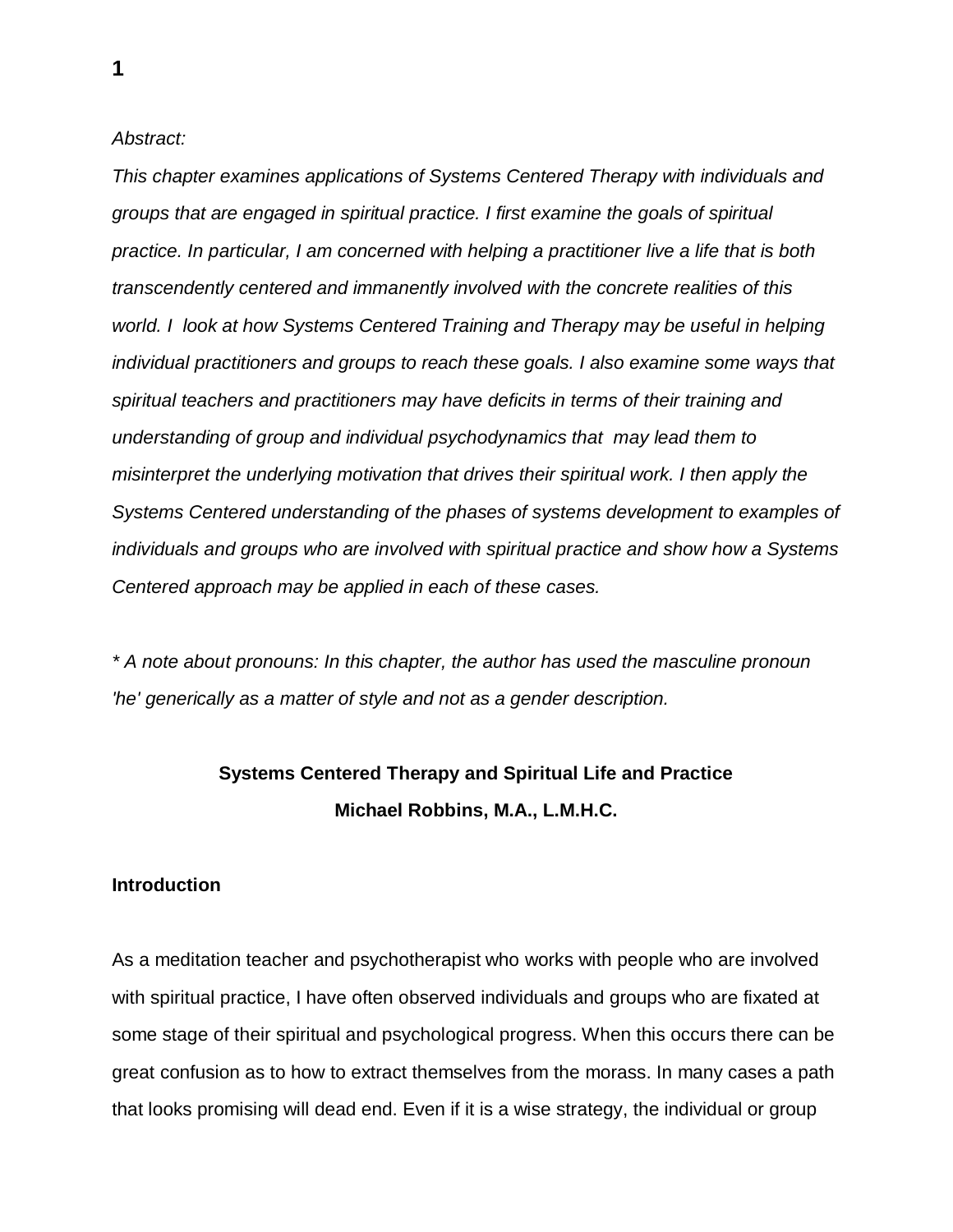may not have the resources to fully resolve the thorny issues in which they are waylaid. Spiritual teachers can sometimes be extremely useful to dislodge these stubborn blockages. They can also unwittingly be caught on the horns of a group dynamic that is larger than any individual (including the teacher!) or blind to the particular psychological level at which an individual is stuck. In the worst cases this can create a great deal of tragic and unnecessary suffering for all concerned. Even with the best of intentions, both students and their teachers can end up frozen in a repetitive pattern of destructive relationships that the particular method they are using is doing little to melt. This may have nothing to do with the soundness of the practices that they are using. It may simply be a confusion of levels. In the same way that one would not use a paintbrush to cut a pineapple, meditation or other spiritual practices may not be the tool of choice to resolve a problem in group dynamics or a psychological issue.

 It is an unfortunate reality that the modern history of spiritual groups is rife with examples of teachers who have committed boundary violations and either consciously or unconsciously abused their power (see Kornfield, 2000, p.139 -157 "The Dirty Laundry"). Similarly, history is filled with cases of individuals who have used all sorts of 'spiritual' rationalizations to justify behaviors and ways of thinking and feeling which when looked at with a grounded and sober eye, prove to cause harm to themselves or others. As our collective spiritual and psychological wisdom matures, we are discovering progressively more skillful strategies and resources to help individuals and groups reach the goal of psychological and spiritual maturity. Systems Centered Therapy and Training is one approach that can have enormously beneficial applications for individuals and groups who are involved in spiritual practice.

 There are many reasons why a Systems Centered approach is a good match for people that are involved in spiritual practice. Three stand out immediately. The first is the attention that SCT pays to our relationship with the unknown and the vehicle it provides for a careful and developmental working through of our defenses against the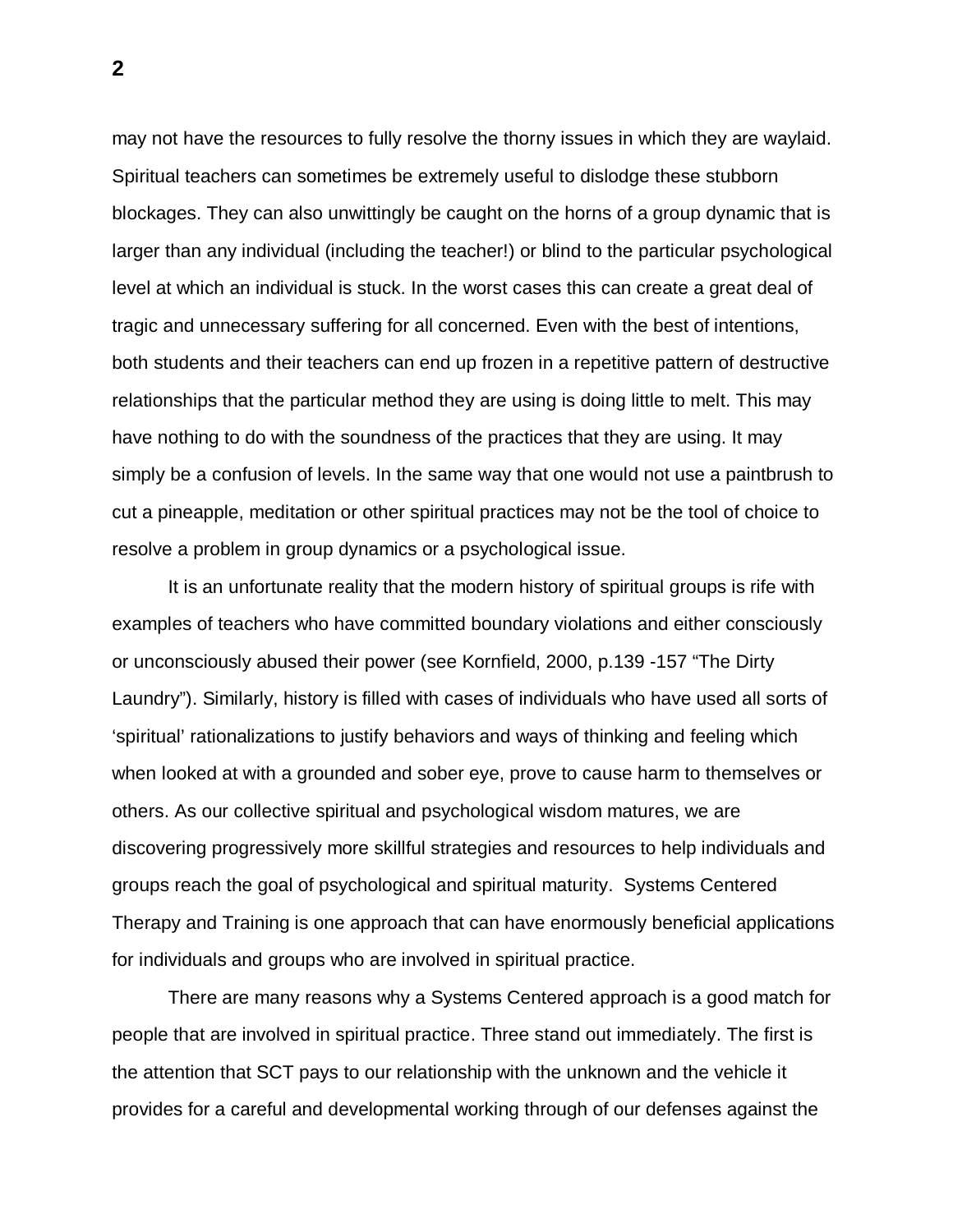unknown. The capacity to dissolve the habits of mind and body that keep one from living at the edge of the unknown with full openness and sensitivity to our environment is at the heart of many spiritual disciplines. The second is the absolute attention SCT pays to our moment to moment inquiry into experience from the standpoint of the inner observer. This can make SCT seem almost like an open eyed, interactive, mindfulness meditation. The third is the Systems Centered understanding that we are always embedded in a context that is greater then our personal perspective. SCT provides both an experiential process and an intellectual framework that can help us to move from our personal perspective to an experiential and cognitive understanding of the different systemic contexts of our experience. The movement from the personal, to the dyad, to the group, to the environmental and ultimately to the universal is a transformational process of deep concern to people who are involved in spiritual development. The ability to understand group process from a systemic point of view is also particularly relevant for spiritual groups and leaders.

 My focus here is with the goals of what might be called the 'non-dual' spiritual traditions (Wilber, 2000). These traditions are concerned with helping a practitioner live a life that is both transcendently centered in the creative emptiness that lies at the center of Being and immanently involved with the concrete realities of life. I will look at how Systems Centered Training and Therapy may be useful in helping individual practitioners and groups to reach these goals. I will also examine some ways that spiritual teachers may have deficits in terms of their training and understanding of group and individual psychodynamics that may lead them to misinterpret the underlying motivation that drives the spiritual work of their students. I will then apply the Systems Centered understanding of the phases of systems development to examples of individuals and groups who are involved with spiritual practice and show how a Systems Centered approach may be applied in each of these cases.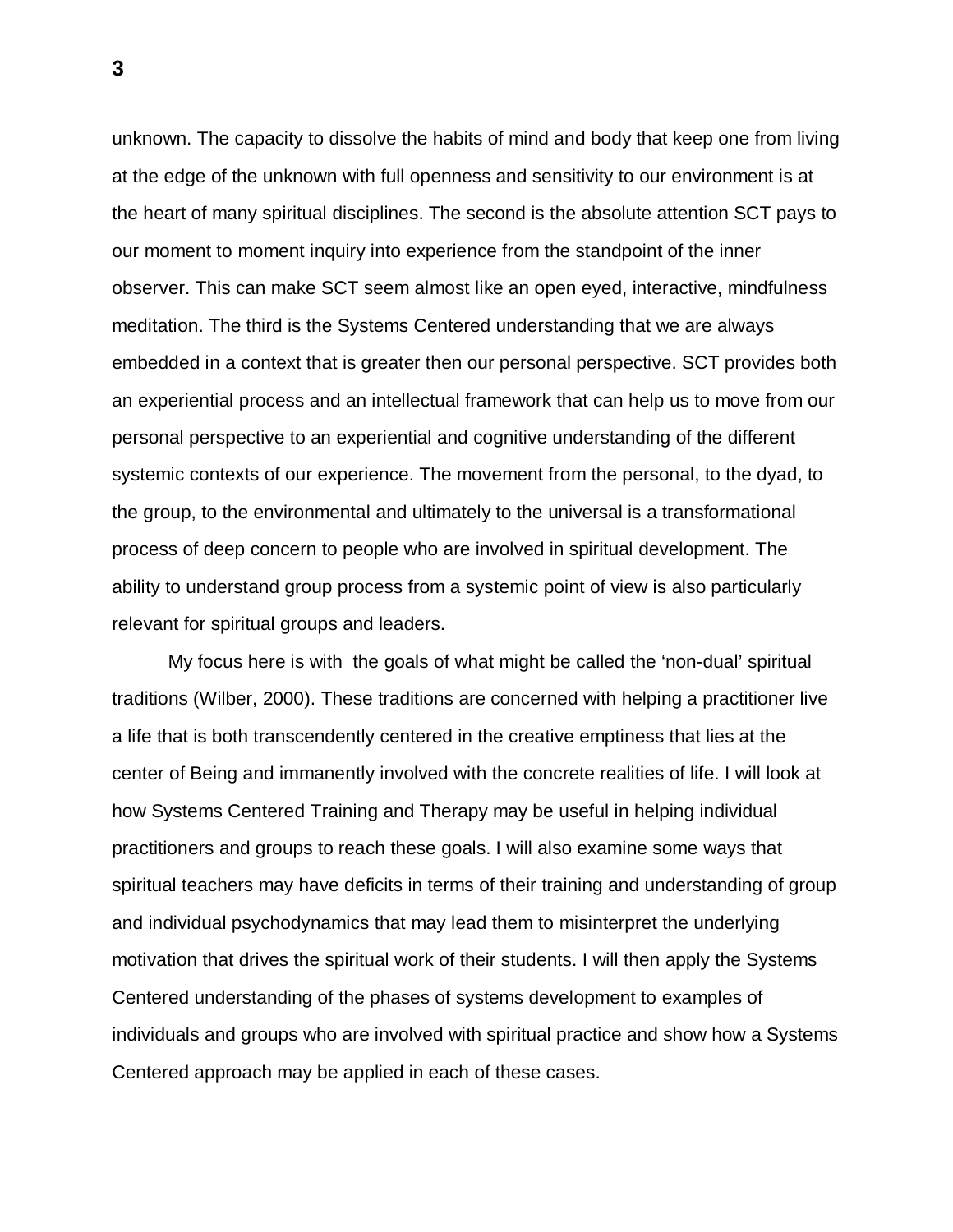#### **Systems Centered Therapy and Spiritual Work**

 Over the past ten years, I have led ongoing groups, weekend retreats and workshops integrating the practices of non-dual traditions, particularly Taoist and Sufi practices, with the methods of SCT. Using these approaches in a complementary fashion has accelerated the individual group members' spiritual and psychological development and the group as a wholes' capacity to observe and modify the obstacles that they are facing at every stage of development. Systems Centered Therapy gives the group a powerful method that makes it possible to resonate with each other around the conflicts which they may be experiencing and to work towards authentic resolutions. The spiritual traditions offer a wide range of methods to address and neutralize the energetic underbelly of stubborn charactarological problems which may be stuck in someone's nervous system, energy field, breathing patterns and musculature. A skillful integration of these approaches has appeared highly beneficial in terms of helping people to reach both their spiritual and therapeutic goals.

 Teachers in these traditions usually have an extremely well developed capacity to touch very expanded, luminous states of consciousness and to transmit them to their students. However, they usually have very little training in the area of group or individual psychodynamics. Many students come to spiritual work with a variety of traumas, developmental issues and charactarological problems that are unresolved. When these problems are not addressed they can contaminate a students spiritual progress and confuse both the teacher and the student. Something that looks like spiritual work may actually be a psychological issue masquerading in spiritual clothing. It is vital that both teachers and students learn to recognize when spiritual work is being used in the service of unworked psychological issues or as an avoidance of trauma. Many spiritual groups also act out issues of authority and intimacy rather than explore and resolve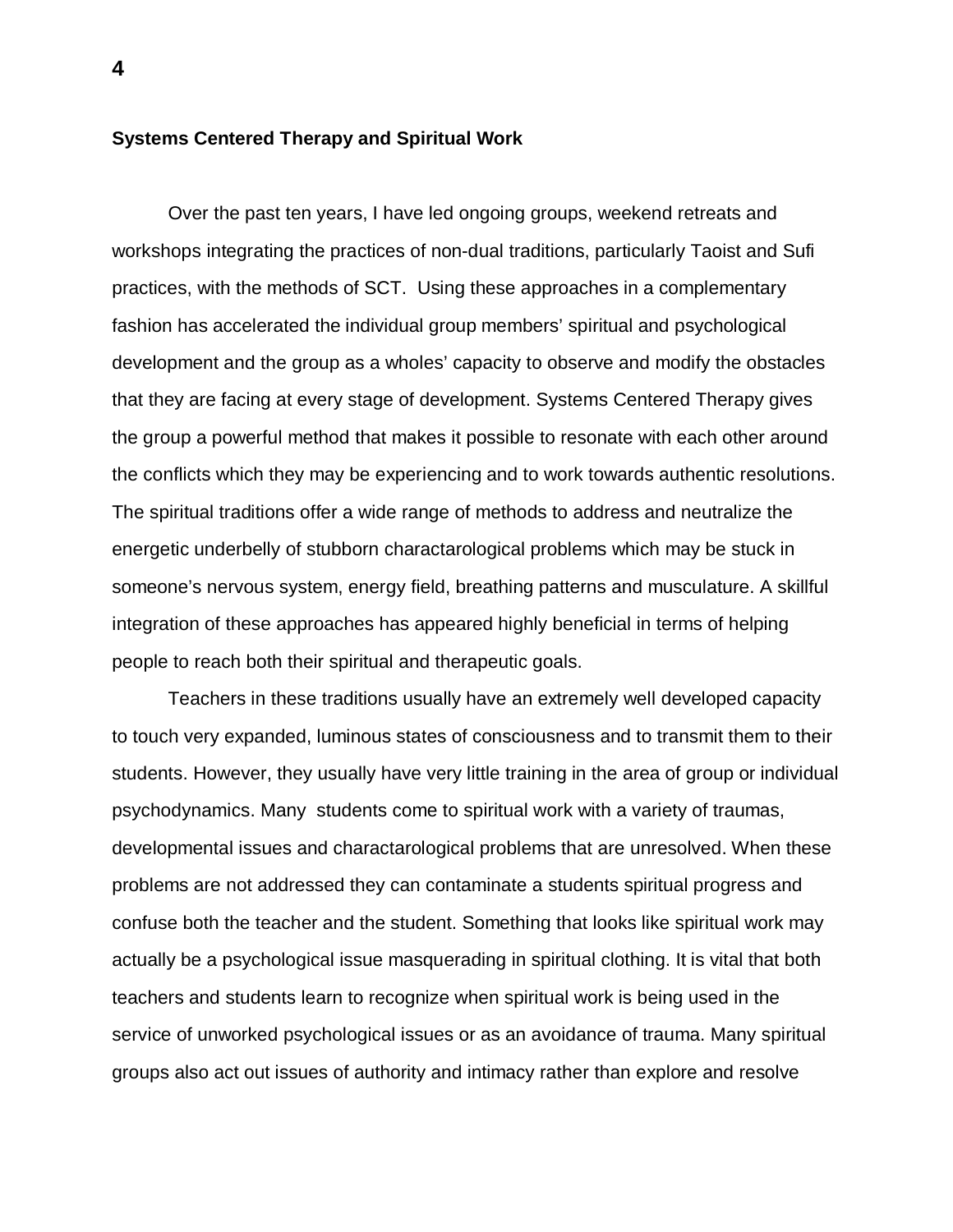them. The Systems Centered understanding of group and individual dynamics can be extremely helpful to both groups and individuals when these problems arise.

# **An Overview of the Phases of Development from a Systems Centered Perspective**

 There are three basic stages to the SCT model of development. The first phase addresses the conflicts with both outer and inner authority. The second addresses the conflicts around intimacy. The third is the functional stage of a working group and is called the stage of love, work and play. In this last phase, a group extends its intuitive and analytic knowledge in the context of its current realities with common sense and existential humor (Agazarian, 1997). For the rest of this chapter I will be using the SCT understanding of the phases of development and relating them to the spiritual life of individuals and groups.

# **The Authority Phase in Systems Centered Training and Therapy**

The authority phase deals with the conflicts around compliance and defiance as well as with flight and fight. This phase culminates in working with the habitual 'one up' or 'one down' roles that one plays in life and the stubborn resistance to do the hard work that each of us must do to support real and lasting change (Agazarian, 1997).

### **The Authority Phase in Spiritual Life**

**In Individuals**

**a. The Issue of Compliance**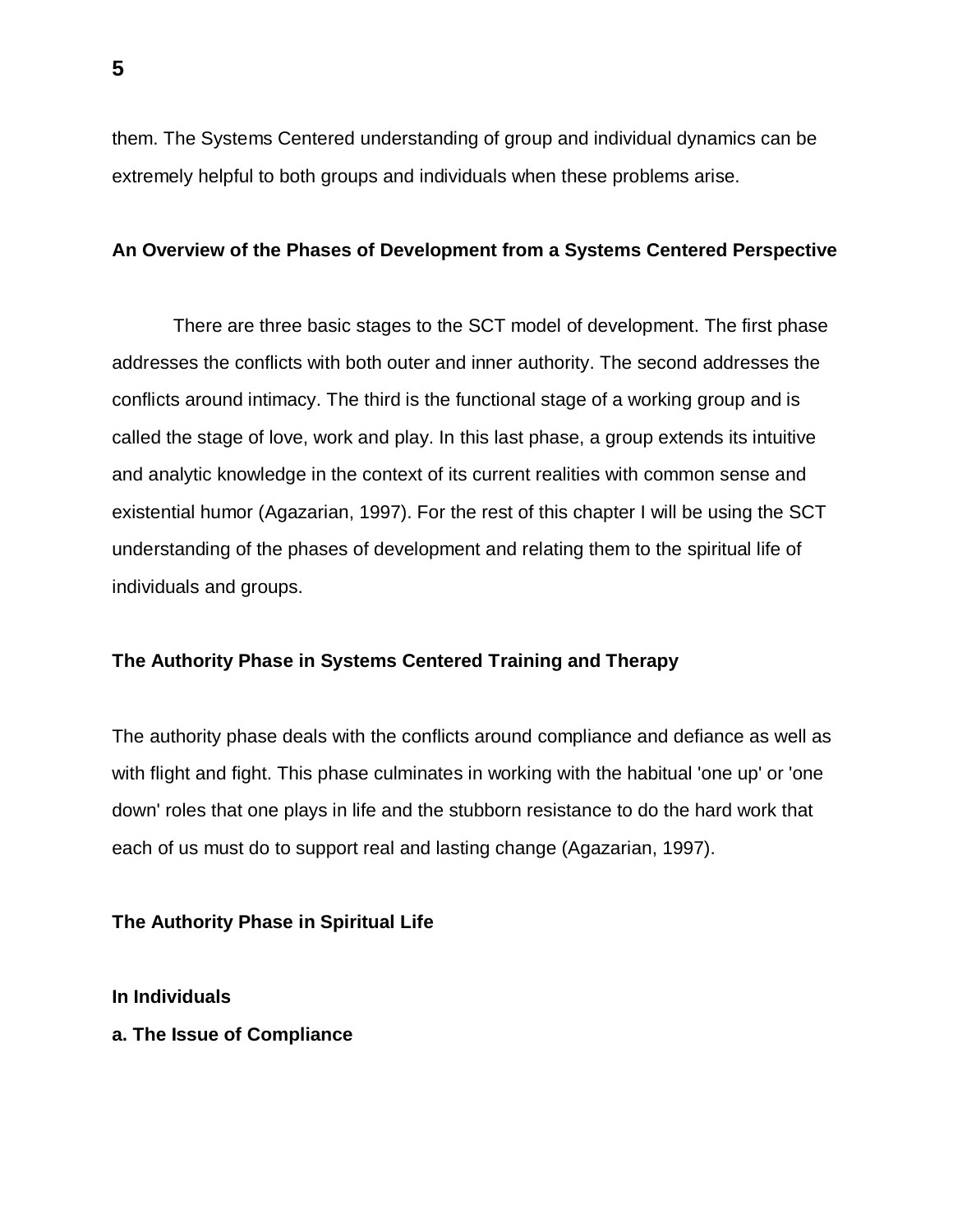At some point on the spiritual path, a spiritual seeker will confront an aspect of himself that has projected the image of an idealized, omnipotent parent onto his spiritual teachers or onto God. Often he discovers that he has made some kind of unconscious bargain with his teacher or with God that in exchange for following the 'rules' of his spiritual path he will be protected from the unpredictable suffering and tragedies of life. This expectation can be very deep, insidious and embedded in the unconscious of even sophisticated and psychologically astute seekers.

 An example of this is a friend of mine whose son was born with a birth defect. His rage with God at the unfairness of his family's misfortune was intense. The pull to collapse into a bitter pool of self-pity was almost irresistible. As he meditated on his feelings he realized that somewhere inside of him he had been making the following bargain: "I will do my spiritual practices and contribute to the alleviation of suffering, and in return for this, You (God) will protect my family from misfortune." As he let go of the belief that he could have magically controlled the unpredictable nature of his son's illness, he was able to open his heart to a much deeper level of compassion for the reality of human suffering.

 This particular issue is as ancient as the Biblical story of Job. Systems Centered Therapy conceptualizes this conflict as an authority issue. In this phase of development, we project power and authority onto some force or person outside of ourselves as a defense against experiencing the chaotic, the unpredictable, and the mysterious. As we come to some sense of peace with the reality that life is shot through with unpredictable experiences, we move from a passive dependent relationship with a protective Deity or spiritual teacher, into an active, co-creative stance. We take our authority back into ourselves and struggle to form a creative response to the unpredictable events in our lives.

### **SCT Application**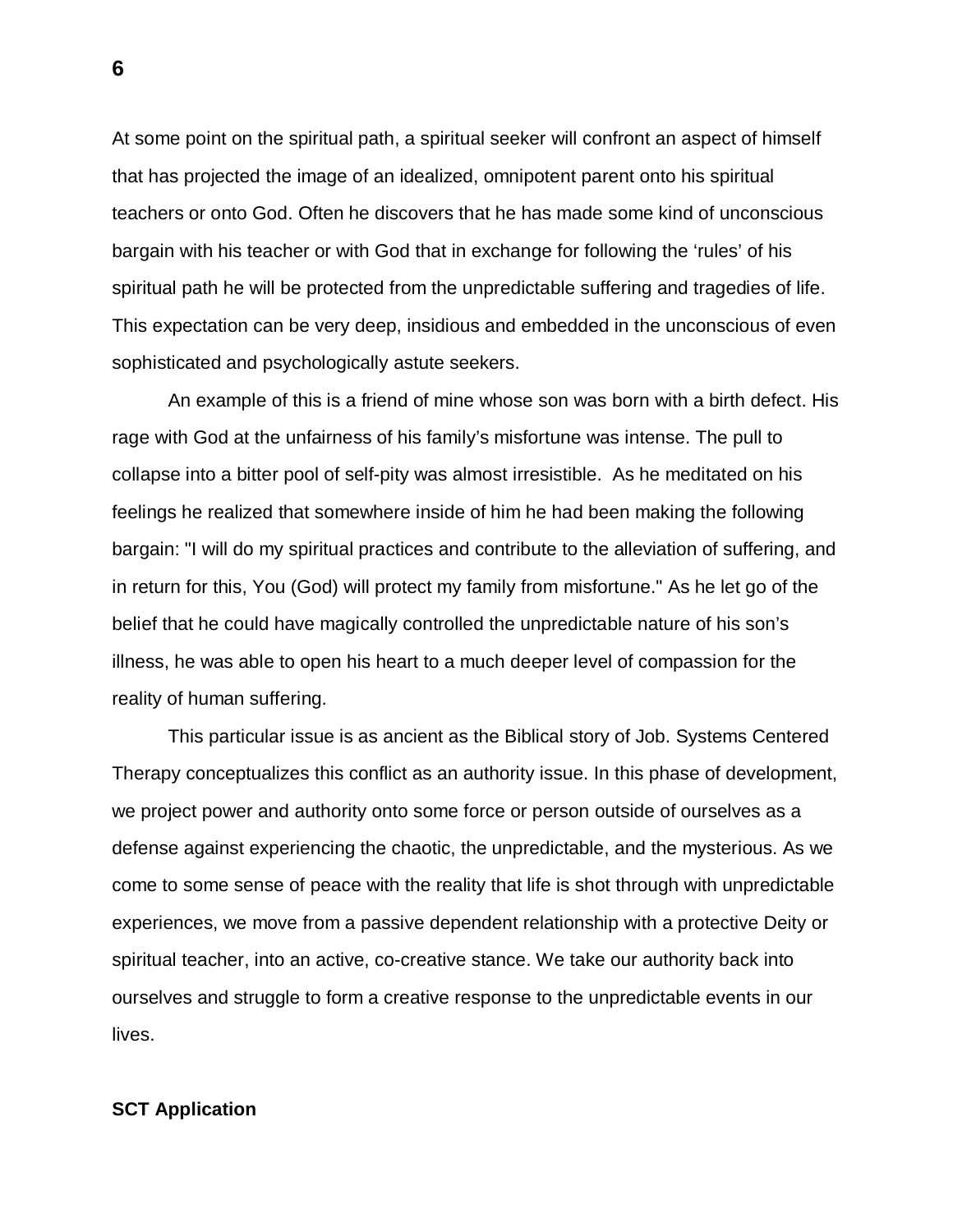A Systems Centered therapist might have worked with my friend in the following manner. The first step would be to help him to undo the cognitive misconstructions and beliefs that were generating his emotional distress. Once he had made conscious his thought that he could have magically controlled the universe through his spiritual practice and questioned his projection of an all-powerful parent onto God, the therapist would then help him to make a choice about whether to stay related to his thoughts or to attend to the moment to moment unfolding of his experience as he explored his pain. As he did this, he could begin to discriminate between his depression, self-pity and collapse on one side of his experience and his outrage on the other. The therapist would then help him to explore each of his impulses, without acting them out! As he learned how to contain each side of himself, the therapist would help him to feel what each of these patterns felt like in his body. SCT conceptualizes each of these experiences inside of him as different 'subgroups' which are held within the larger context of his personality. As these experiences were contained, a level of experience might appear in which he could explore what it is like to sit with the existential fact that we cannot control reality and that we are all relatively helpless in front of certain existential facts. As he made room for this primary level of experience, the therapist would stay attuned and in eye contact with him and encourage him to fully experience his feelings without defending against them. These defenses against exploring his experience might show up as a cognitive attempt to 'solve' the issue, physical tension or psychosomatic symptoms, acting out his pull towards depression or going into a an outrage against the 'unjustness' of life. SCT sees all of these, the cognitive defenses, tension defenses, depression and outrage defenses, as defenses that relate to the first phase of systems development; the authority phase (Agazarian, 1997). By weakening these habits of the mind and body, the person begins to come into contact with his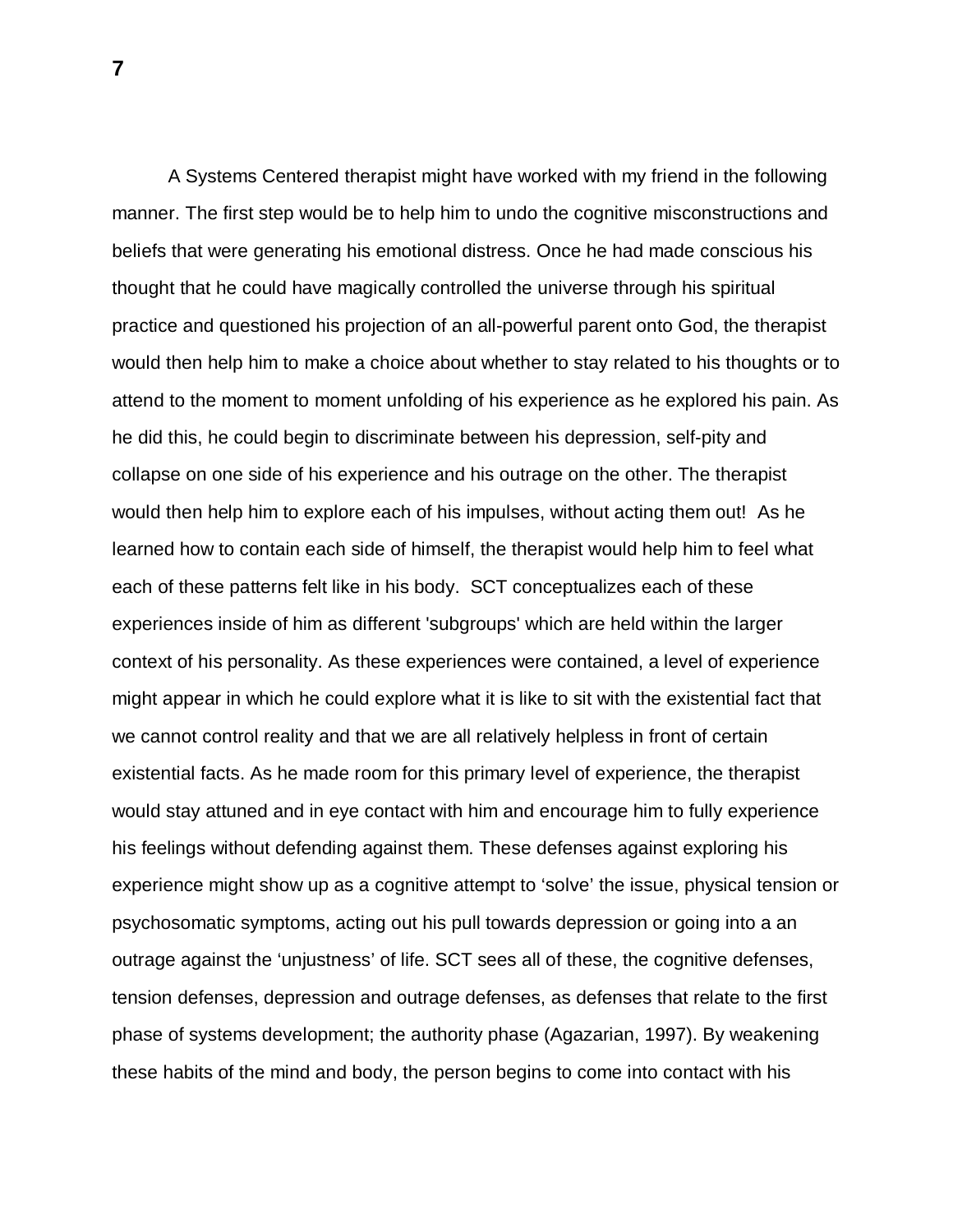deeper conflicts around dealing with his inner and outer reality as it is, rather than as he would like it to be.

#### **The Issue of Defiance**

A different version of the authority issue in spiritual work is the seeker who has never completely mastered the mundane realities of daily existence. This person may not be able to earn an adequate living or have consistent problems working within the structure of a school or work environment. This is the opposite pole of the authority issue as the person is stuck in a defiant position, passively ignoring the demands of reality. This problem is particularly rampant in our time as many people engaged in spiritual practice are searching for a 'high' rather then the slow, often painful process of spiritual inquiry and self-reflection.

 A young client of mine is an example of someone who was searching for a spiritual high. From the moment I met him I was immediately struck by his charm, charisma and creativity. At the time that he started to work with me he was living off of an inheritance from a relative. He came to me because I had a reputation for knowing something about the interface of psychology and spirituality and for working with some pretty 'far out' healing techniques. His goal was to grow spiritually as quickly as he possibly could and to this end he had worked with some of the best spiritually oriented therapists and healers in town. At the beginning of our work, I was seduced by his charm, intelligence and obvious joie de vivre. However, as we worked together I began to notice that his life was littered with unfinished creative projects and half-baked dreams. Every other week he would tell me about a new project or spiritual adventure. Like a beautiful butterfly he drifted from one artistic or spiritual interest to another. As long as his funds held out there was very little real pressure for him to develop the discipline, focus and concentration that completing his projects or cooperating with the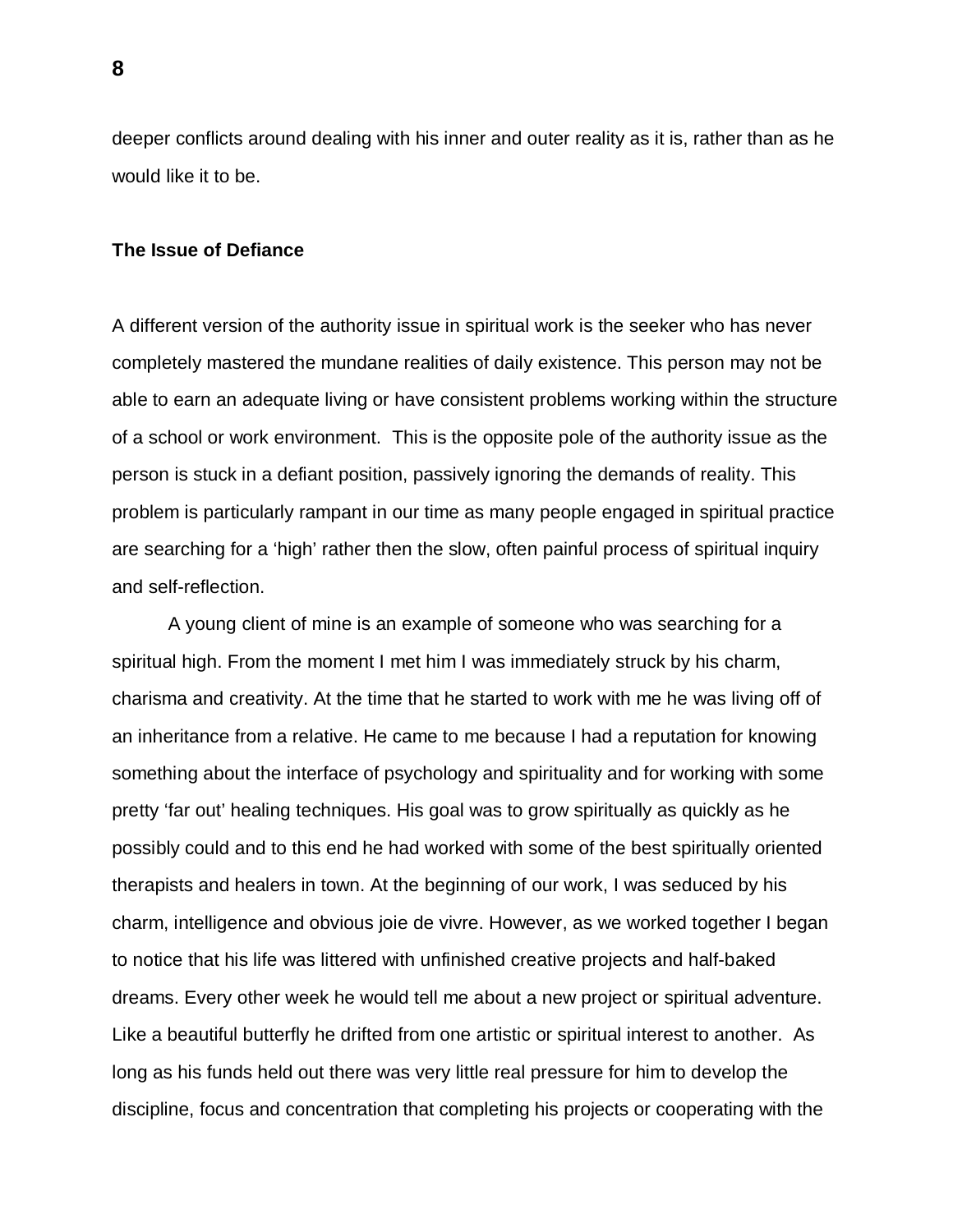structures of the working world would require. Unfortunately, he used the spiritual philosophies and practices that he was learning to rationalize his bypass of the frustrating business of mastering the practical realities of life.

# **SCT Application**

 I used Systems Centered Therapy to work with this client in a similar way to how I described the process with my friend. The first level of defense to address from a Systems Centered approach are the cognitive misconstructions that generate feelings that have no basis in reality. I helped him to notice his unconscious belief that it was not necessary for him to deal with the 'boring' realities that less 'spiritually gifted' individuals had to deal with. As this thought became conscious, he began to question the arrogance of his position. When he gave up this idea, he was face to face with his feelings of omnipotent, defiant rage. This led to an exploration of his stubborn refusal to deal with the world as it is rather than as he would have liked it to be. As he contained his rage and explored his stubbornness he gained mastery over his impulses to act out. Over the years that we worked together, he began to realize the cost (both spiritual and financial!) of his inability to focus and discipline himself. Together we defined the next step in his development as cultivating the capacity to follow through with the 'boring' details of his creative projects. Eventually, he was able to find and hold onto work that he was interested in and stop using spirituality as a way to avoid the demands of mundane existence. For him, spirituality had become a defiant flight away from the anxiety of mastering his life problems and learning how to cope successfully with the external authorities of 'this' world.

## **The Authority Issue In Spiritual Groups**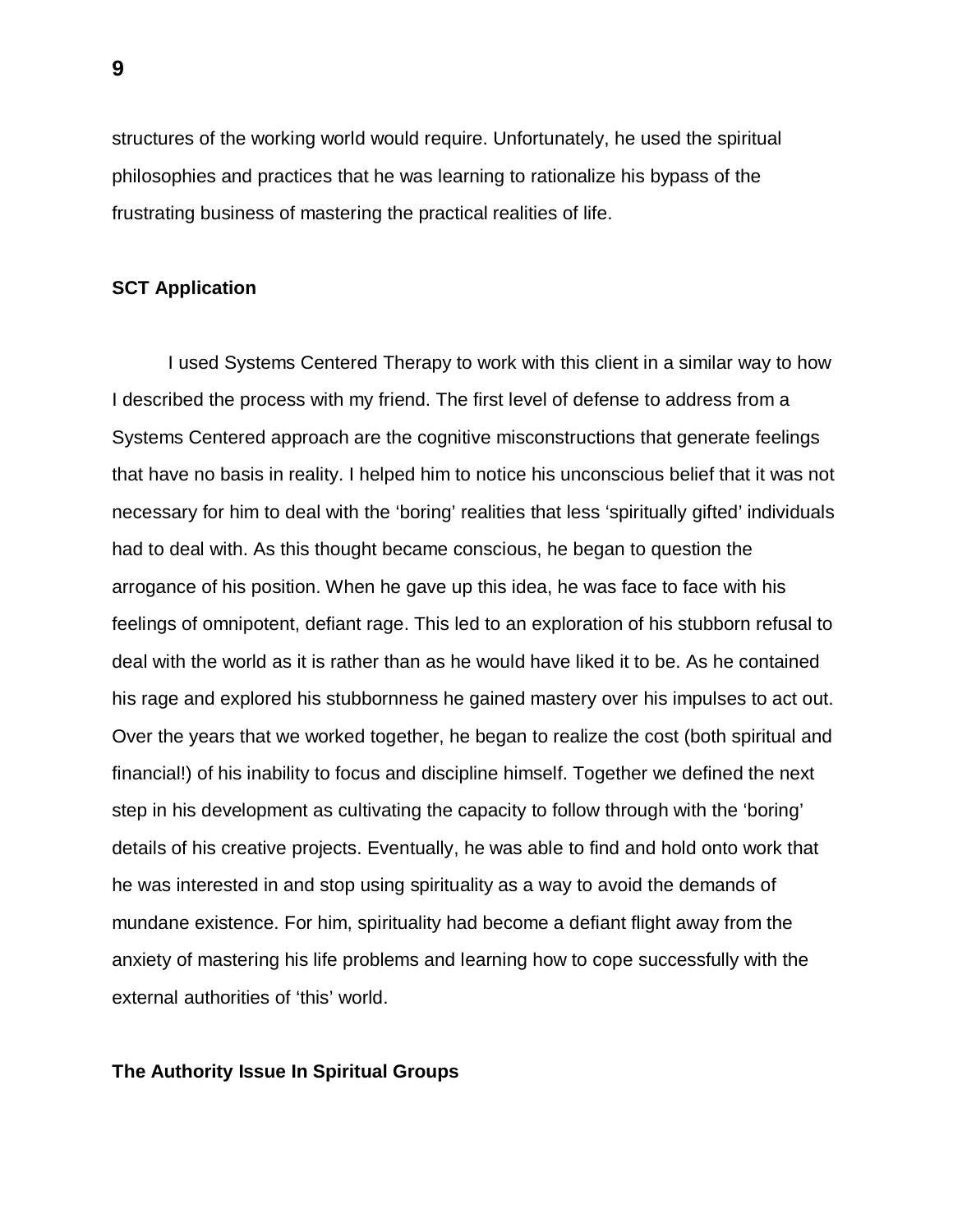Spiritual teachers are rarely aware that from the first moment that they address a group of students, they are setting norms that will influence the life of a group and dictate the sphere of possibilities that will be available for their followers. The boundary between an individuals' outside life and his role as a member of a spiritual group can be a turbulent one that can stimulate deep fears around a loss of autonomy. This conflict around autonomy will usually manifest in a variety of compliant and defiant behaviors. If the work of the group is the exploration of feelings, group members have the opportunity to explore the intense emotions in relationship to authority and the fear of losing their autonomy that may be aroused when they join a group. Unfortunately, spiritual teachers generally have very little experience helping groups to explore these conflicts. As a result, these conflicts are frequently acted out in gossip, complaining, righteous indignation, outrage, or acted in through depression, passivity and a variety of psychosomatic complaints. These behaviors can eat away at the vitality of a group's work and even destroy it.

 SCT sees the core issue for every group to explore in the first phase of development as their relationship to the authority of the group leader and the structure of the group (Agazarian, 1997). In the case of a spiritual group, this means dealing with their feelings about the teacher, both his or her gifts and failings, and the structure of the spiritual practice which the teacher is teaching. The clearer a teacher is about the norms and values of his or her group the easier it will be for an individual to understand the requirements of group membership and to decide whether or not they want to become a member.

 An example of a spiritual group getting stuck in the authority stage occurred for me in a group I belonged to that was studying the dynamics of the human energy field. The leader of this group had a very particular system of psycho-spiritual exercises that needed to be followed exactly to achieve the desired results. He also had a dogmatic and rigid teaching style. Inevitably, the group had all sorts of responses to his level of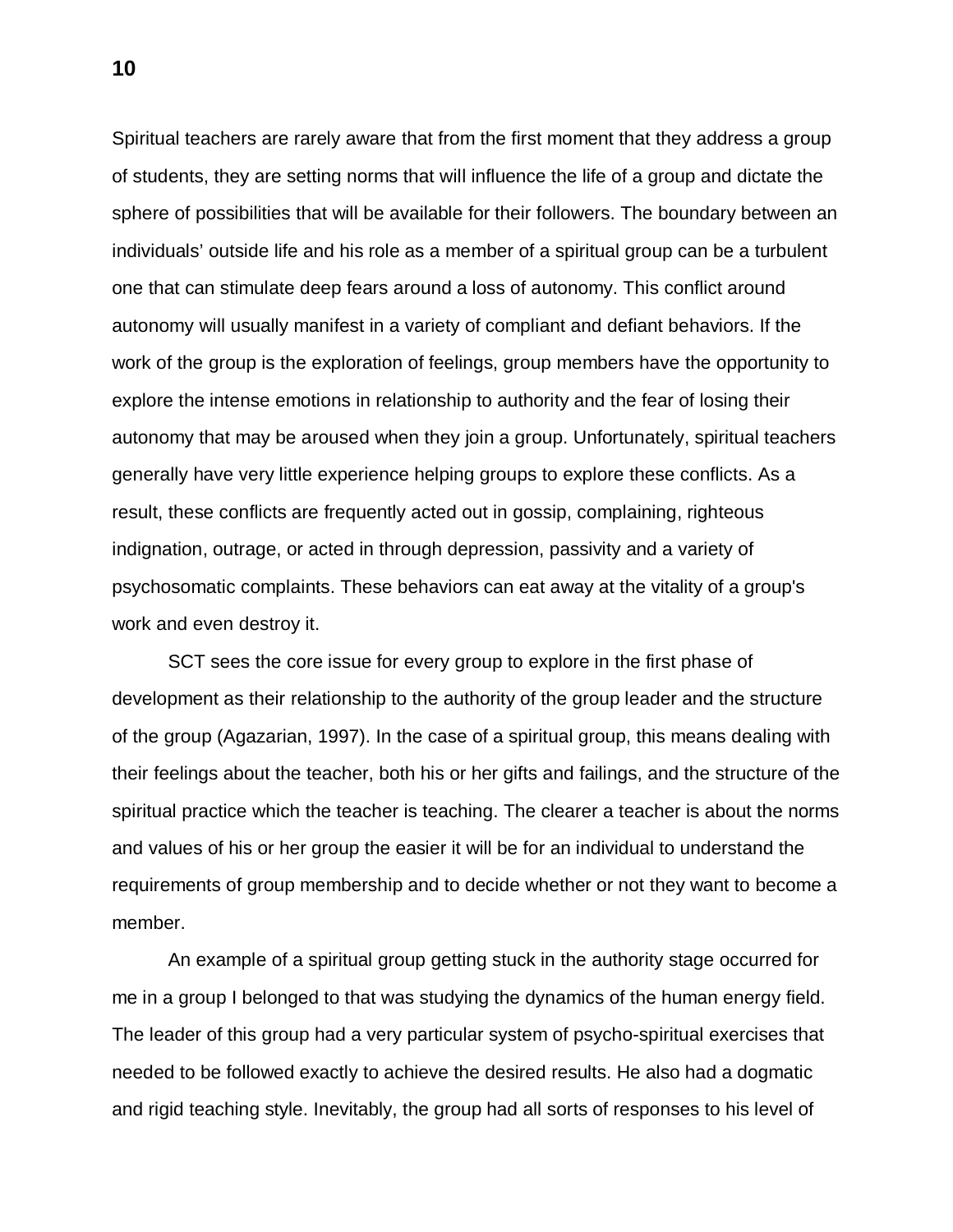precision and to his style of delivery. Some group members became compliant and even started to behave like 'energy exercise police', making sure that all the group members were following the teachers' instructions precisely. Other group members became defiant and compared the teachers' system with other systems they had studied, invented their own exercises, or put the teachers' exercises down. Outside the group meetings the gossip mill was turning at quite a furious speed as people jockeyed for political position in the group. Fairly quickly a number of what SCT identifies as role pairings and role locks (Agazarian, 1997) developed between group members and between the teacher and group members. These role pairings were of identified patients and helpers, victims and bullies, and scapegoats and scapegoaters. While the group was acting out these roles the group process stalled and many people left the group. Unfortunately, although the teacher was highly skilled in the particular system that he was teaching, his work floundered, as he did not know how to work with the group dynamics that occur during the authority phase of group development.

# **SCT Application**

 The value of a process such as Systems Centered Therapy for a group stuck in it's authority issue is that it can create an environment in which group members can explore the pulls towards compliance or defiance rather than acting them out. As these experiences are contained and explored the group can begin to experience and understand the feelings that are being managed by their compliant or defiant roles. Similar to the work with individuals, an SCT group facilitator would first help the group to undo it's cognitive misconstructions, which are usually in the form of negative predictions and mind reads, and hold group members in the box of exploring their moment to moment experience rather than explaining or trying to solve it. Often these negative predictions and mind reads are concerned with fears of retaliation or being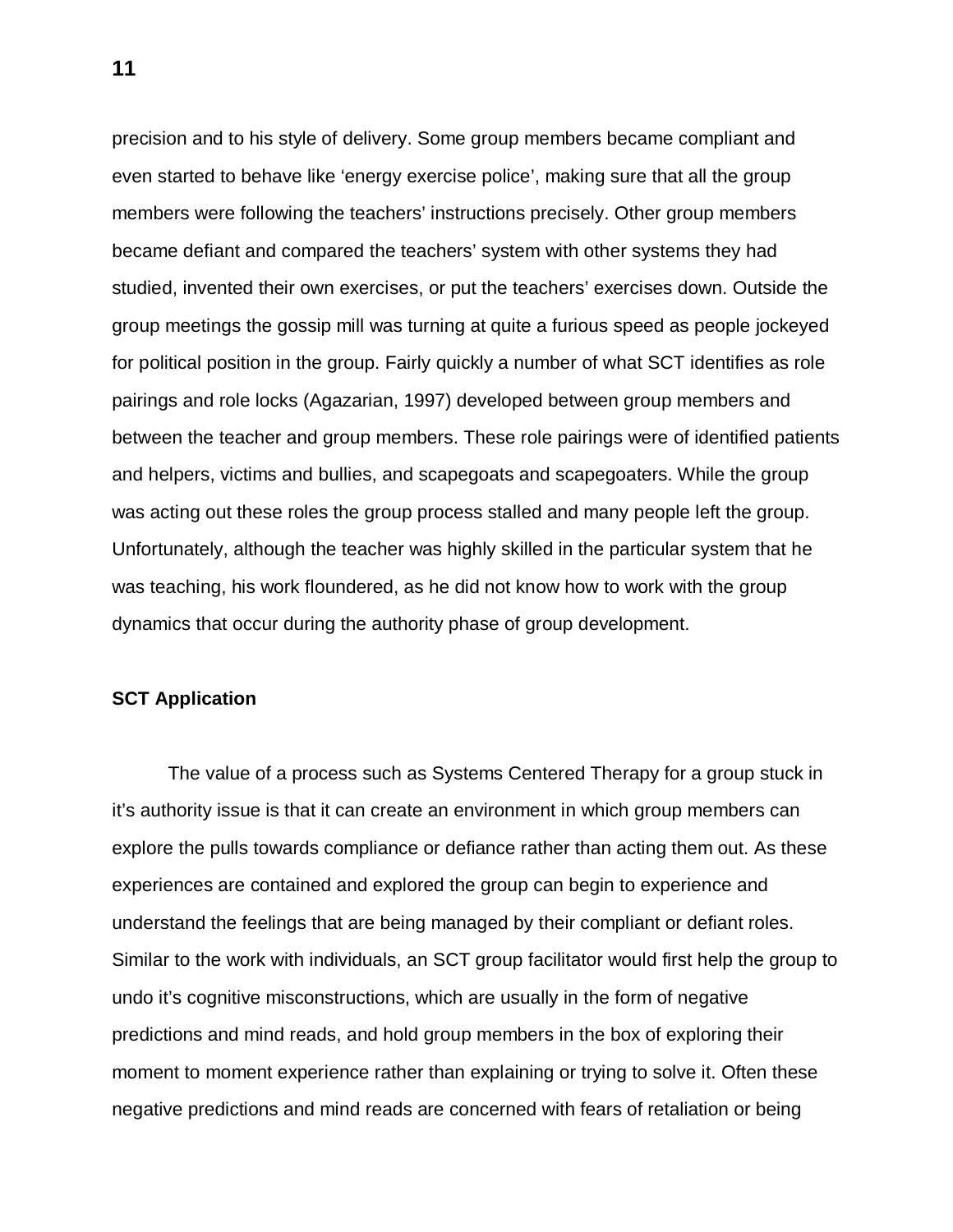shamed or humiliated if one explores the feelings that are being managed by acting out a compliant or defiant role. The group facilitator would then help the group to undo any psycho-physiological tension that group members felt as they explored their experience. After their tension was undone and the group members had made room for the experiences they were blocking with tension, the group leader would help the group find the fork in the road between exploring their retaliatory impulses and discharging them in outrage or repressing them in depression. Systems Centered Therapy focuses on undoing these first level 'flight defenses' in order - the cognitive misconstructions first, tension defenses second and the tendency to discharge our retaliatory impulses 'out' in outrage or 'in' by becoming depressed, third (Agazarian, 1997). This lays the foundation for the group's capacity to productively explore their compliance or defiance towards the leader and the structure of the group and to experience their primary feelings as they struggle to take responsibility for their choices.

 As group members develop the capacity to contain and explore their conflicts, the group will naturally split into two camps or subgroups; those that love the leader and agree with what he is doing, and those that want to change or modify the leader or in more extreme cases overthrow him. The crucial issue here is psychological survival, as group members must come to terms with the reality of the structure that the leader has chosen and the demands of working together. As both the defiant and the compliant sides of the group are explored, the group can than begin to grapple with the reality of the particular group that they are a part of as well as with their real responses to the particular teacher or leader, who is always both gifted and flawed. When this exploration is done well, it can create an environment in which a functional dependency between the teacher and the students that is based in reality (rather then in the wish to control or flee from reality) can develop.

 Confronting the irrational and wild nature of the Unknown is both devastating and opening. SCT frames this challenge as learning to 'sit at the edge of the unknown'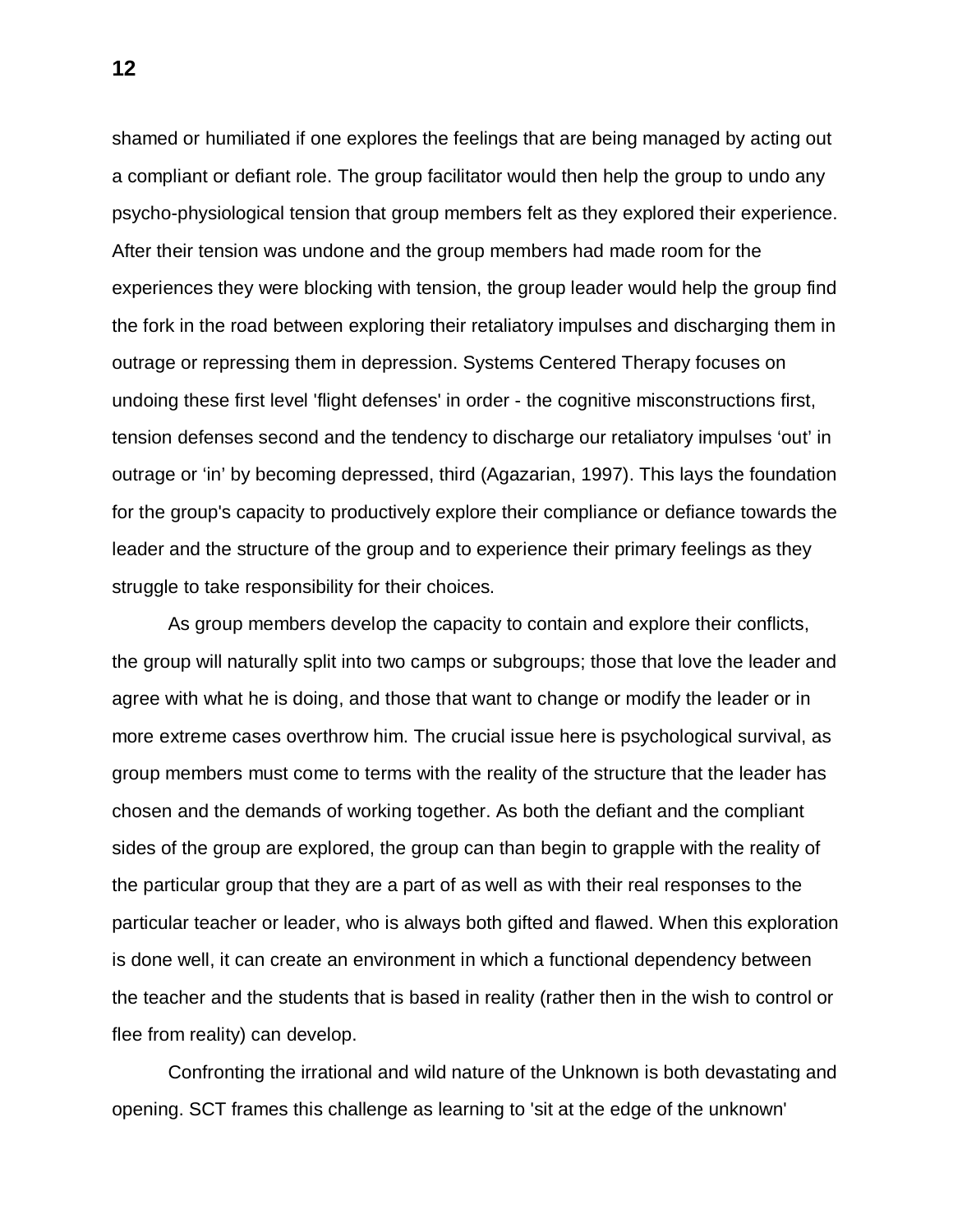(Agazarian, 1997). As we separate from our attachment to a magical, parental image of God or our spiritual teachers we can be thrown into a real dark night of the soul. In Sufism there is a saying "Smash your ideal on the rock of truth". This ideal is not simply our idealized version of God or our teacher; it is also our idealized image of ourselves. Before we can truly land in the center of our authentic self, we must be willing to hunt down and dissolve the stubborn patterns that keep us from taking full responsibility for our lives in the context of the real conditions into which we are thrown.

## **The Intimacy Phase in Systems Centered Training and Therapy**

After a group or an individual has confronted and contained their stubborn resistance to change, SCT conceptualizes the next phase of development as working with the conflicts that we have around intimacy (Agazarian, 1997). The first sub-phase works with the idealization defenses of enchantment and hope. During this sub-phase, a group or an individual explores the pull towards blind trust and fusion with each other, which is a defense against the real acknowledgment of difference and the hard work of separation and individuation. The second sub-phase deals with disenchantment, and the defenses of alienation and despair, which are a defense against recognizing our real similarities and the capacity to work interdependently with each other. This phase is resolved when an individual or a group comes to terms with the existential paradox that in our intimate relationships we are always both together and alone.

## **The Phase of Intimacy in Spiritual Life - Enchantment and Disenchantment**

**In Individuals**

## **The issue of Enchantment**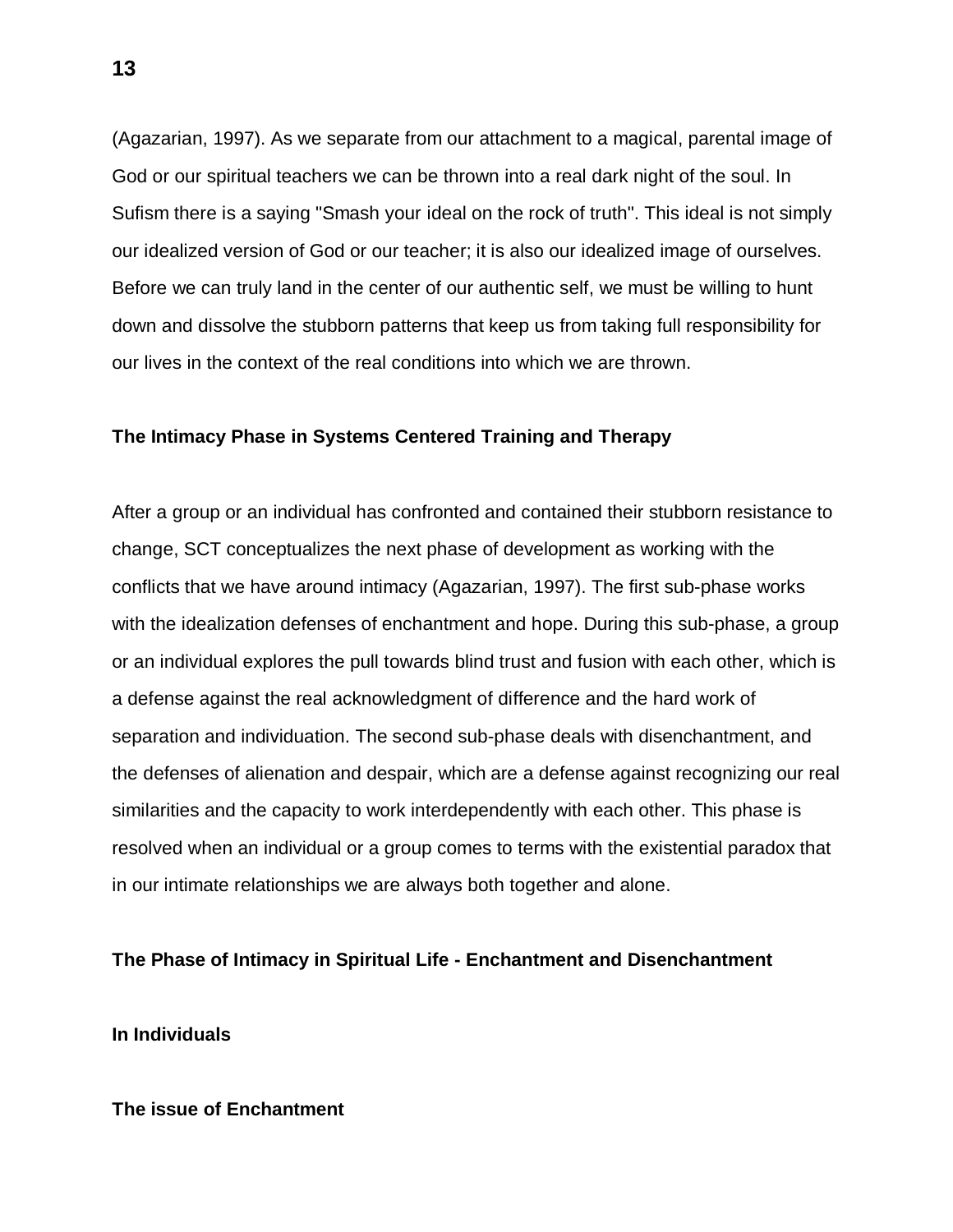An example of someone fixated in enchantment was a client of mine who had spent years in a spiritual community with a rather charismatic teacher. Inside the aura of this community she had tremendous feelings of oneness and bliss. During her time in the ashram, she had several romantic relationships that she had left as soon as conflict arose. Conflict in relationship disturbed her 'high', and her first priority was to preserve her feelings of oneness and bliss.

 Her strategy worked fairly well within the protected walls of the ashram, but when she left, she fairly quickly became despairing and hopeless. As she investigated her despair, she came to understand that much of her spiritual bliss had been based on siphoning away as much difference as possible. She began to notice how she had been careful to hang out only with those people with whom she felt a close resonance and how she had maintained herself in a comfort zone of ecstatic 'spiritual' merging. As long as this illusion of 'oneness' - or more precisely the absence of difference - could be maintained, she was in a state of ecstasy. As soon as she began to deal with the disenchanting reality of difference, she also had to stop using spiritual philosophy to justify her flight from the rigors of intimacy.

#### **SCT Application**

I used a Systems Centered approach to help her contain her impulses towards merging. Whenever she felt the frustration of encountering difference, either in her intimate relationships or in her therapeutic relationship with me, I helped her to contain her powerful impulse to flee and asked her to observe her experience with acute awareness. As she did this, she discovered a primitive terror of being abandoned, which had early roots in painful childhood experiences. As she developed the capacity to separate the past from the present in a visceral as well as cognitive way, she became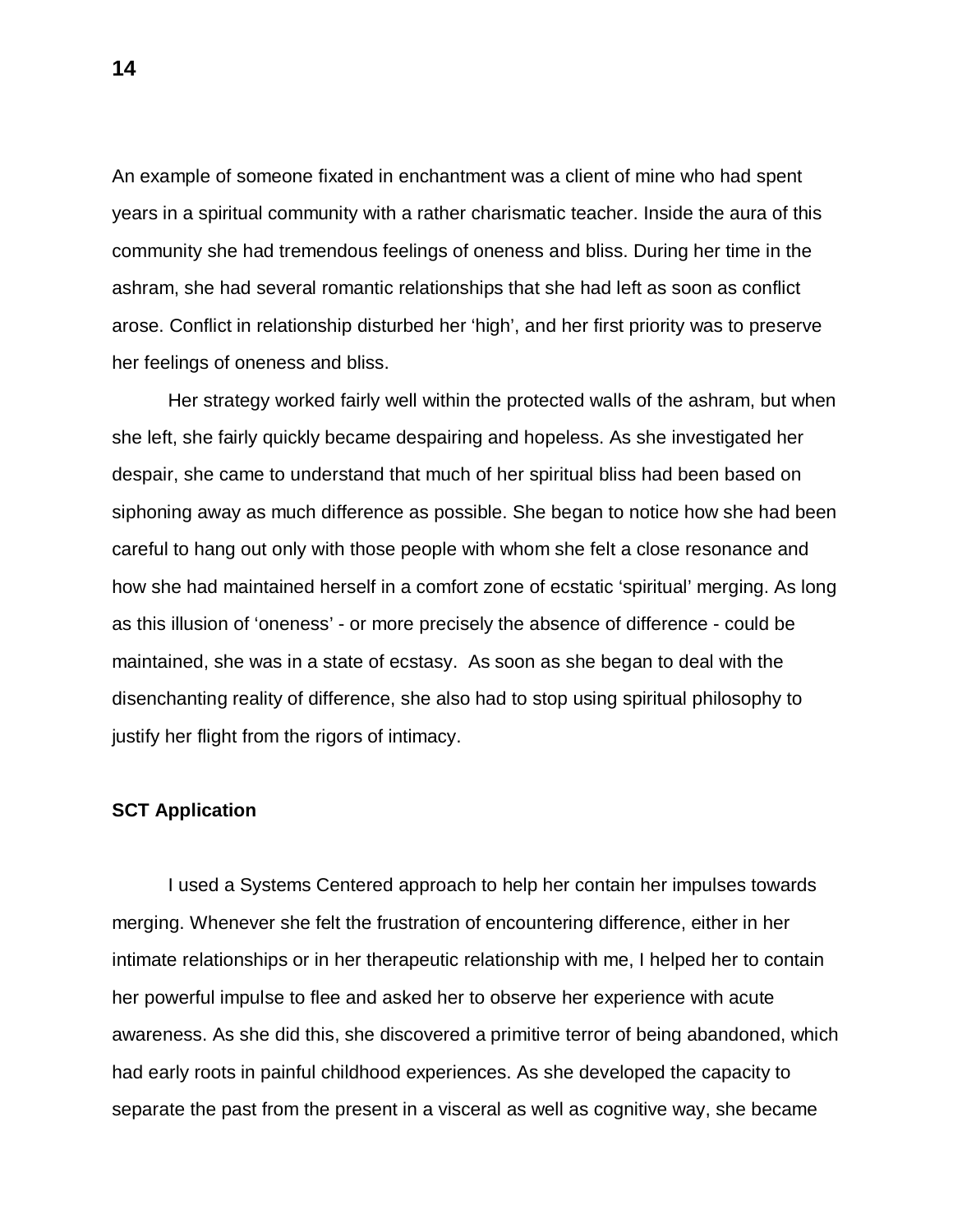more capable of developing intimate relationships that had an acceptance for differences as well as similarities. The reality that all of our joinings are imperfect, that there is always a gap between us and our loved ones that exists side by side with a profound connection, gradually became more bearable. Over time, she learned how to separate the experiences of unbearable misattunement which she had as a child from the present where, as an adult, she had the skills to manage periodic misattunements.

#### **The Issue of Disenchantment**

The flip side of this dilemma is the seeker who comes to spiritual work as a way to avoid intimate relationships altogether. An example of this is a client who worked with me after spending years as a monk. During the course of our work together, it became clear to him that much of the spiritual work he had done had been used as a way of managing the tremendous longing that he had for an intimate relationship and his terror that if he opened up this well of longing he would be devastatingly disappointed. To avoid his dread of opening up to the possibility of a warm intimate connection, which was based on very real childhood disappointments, he had developed a philosophy of loving in a general, almost abstract way. This form of spiritual bypass had created a saint who loved humanity in principle - it was just individual people that he had a hard time with! In his case meditation and spiritual work was blocking his entrance into a more profound knowledge of intimacy both with others and with himself.

# **SCT Application**

Using the Systems Centered technique of the fork in the road, I helped him to explore his experience whenever he felt a warm, intimate relationship either with me or with others, and helped him to restrain his impulse to act out by 'spiritualizing' the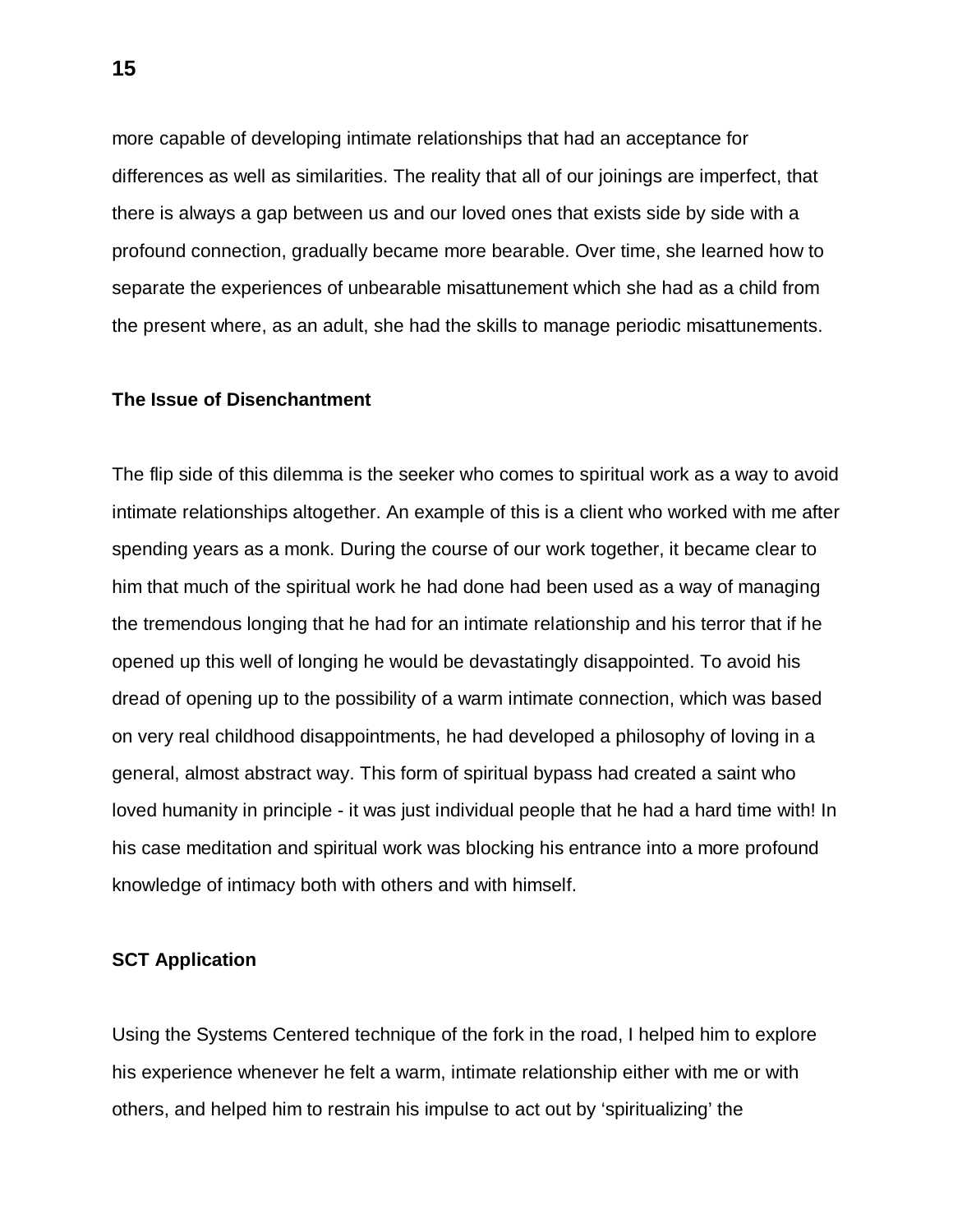relationship into some ethereal abstraction. As he was able to bear feelings of genuine attachment and closeness he had to confront deep fears around being taken over and psychically swallowed up. Similar to the previous case, his fear had early psycho dynamic roots. His therapeutic path was to carefully discriminate between the painful experiences that he had overcome in childhood by fleeing into a fantasy world, (which later became the foundation of his 'spiritual' practice), and the reality of his present relationship both with me and with his potential partners. Over a period of years I helped him to recognize and use the real resources that he had as an adult to overcome his fear of being left alone. The only way to achieve this goal was to establish a deep and empathic therapeutic relationship and to continually test the reality of his inner and outer resources.

#### **In Groups**

Similar to the work of individuals, the intimacy phase poses the group with the conflict of integrating the polarity of their impulses to merge in blissful enchantment, at the cost of recognizing their real differences - or to distance in alienation and despair, at the cost of recognizing their real similarities. Again, using SCT, this conflict is explored dialectically, in functional subgroups, until the group has achieved an integration.

 In one group in which I was a member, the meditations were often ecstatic, and there was a lot of high, loving energy both during the meditations and in our social interactions with each other. Often I couldn't wait to go to these meditations to get my hit of this ecstatic atmosphere. For years we were living in a blissful space of enchantment with each other. Difficulties in the community began when several of the group members' marriages began to blow apart. As a group we had lots of skills for getting into a very high attunement, however we were lacking the ability to deal with the frustrating reality of difference in our intimate relationships. Most of us were in denial of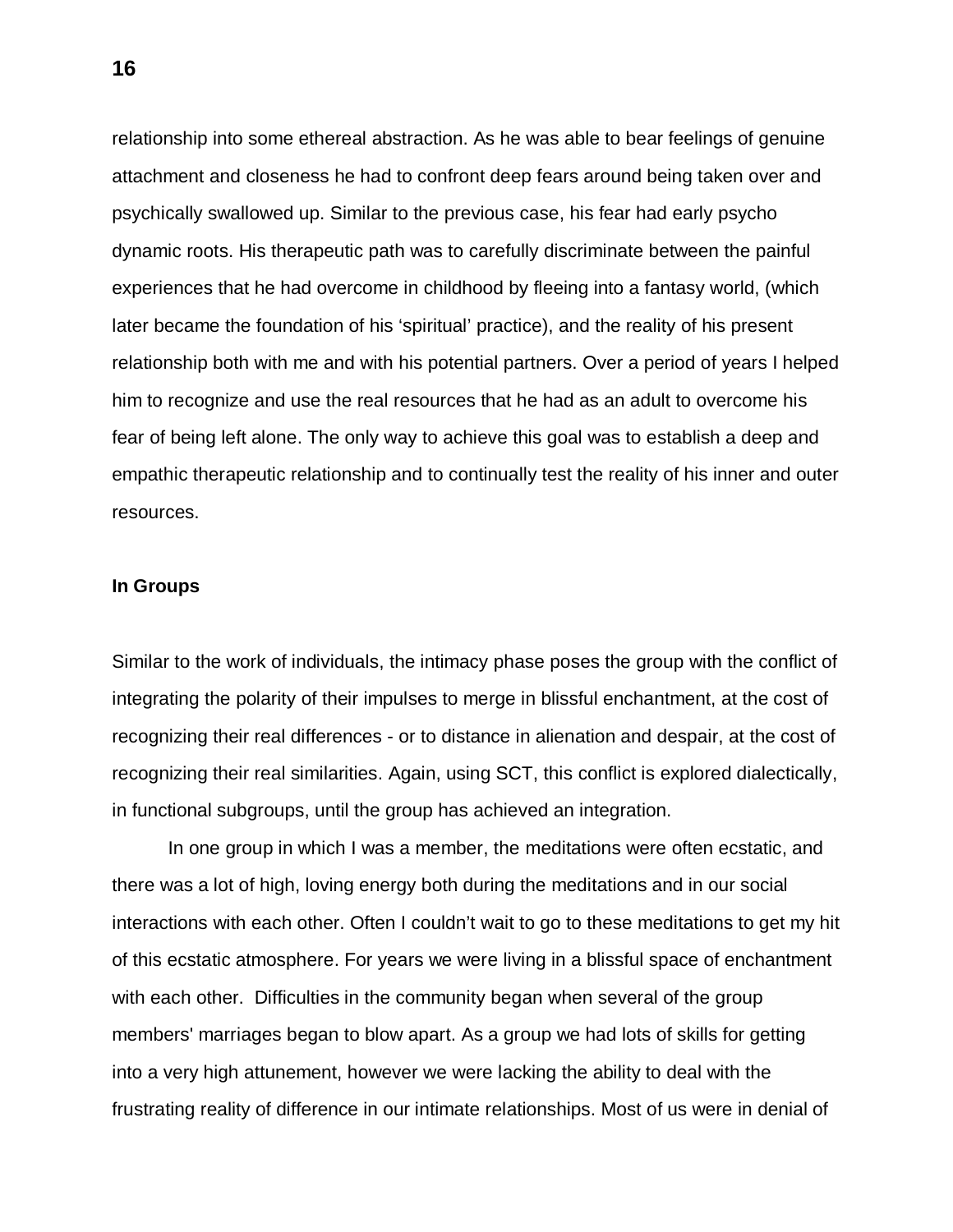the existential paradox that we are always both together and alone! When we came up to this frustrating reality, rather than work with it, we often acted out and went in search of the next ecstatic union (or perhaps to be more psychologically accurate, one might say the next ecstatic merging!). This issue culminated when two of the leaders who were in a long-term marriage, split up. This precipitated a group crisis after which many of the old group members drifted away. At this point you might say that many of us were acting out the second sub phase of intimacy - disenchantment, alienation and despair.

## **SCT Application**

A Systems Centered group process would have helped this group to contain its impulses towards both enchantment and disenchantment without acting out. An SCT group leader would help group members both bear and explore their feelings on each side of the existential paradox that we are always both together and alone. For the 'merging' sub group, the task would be to explore their impulses to fuse until they noticed just bearable differences. For the distancing sub group, the task would be to explore their impulses towards despair and alienation until they noticed just bearable similarities. As the subgroups integrated both sides of the split an integration would occur at every level, in the group-as-a-whole, the sub groups and in the individual members. The group would then have the capacity to embrace and explore both their similarities and their differences without making a defensive flight into either enchantment or disenchantment.

### **General Reflections on the Intimacy phase in Spiritual Groups**

 In my experience, the sub-phase of enchantment is particularly problematic for spiritual groups. The psycho dynamic forces that are at play during this phase are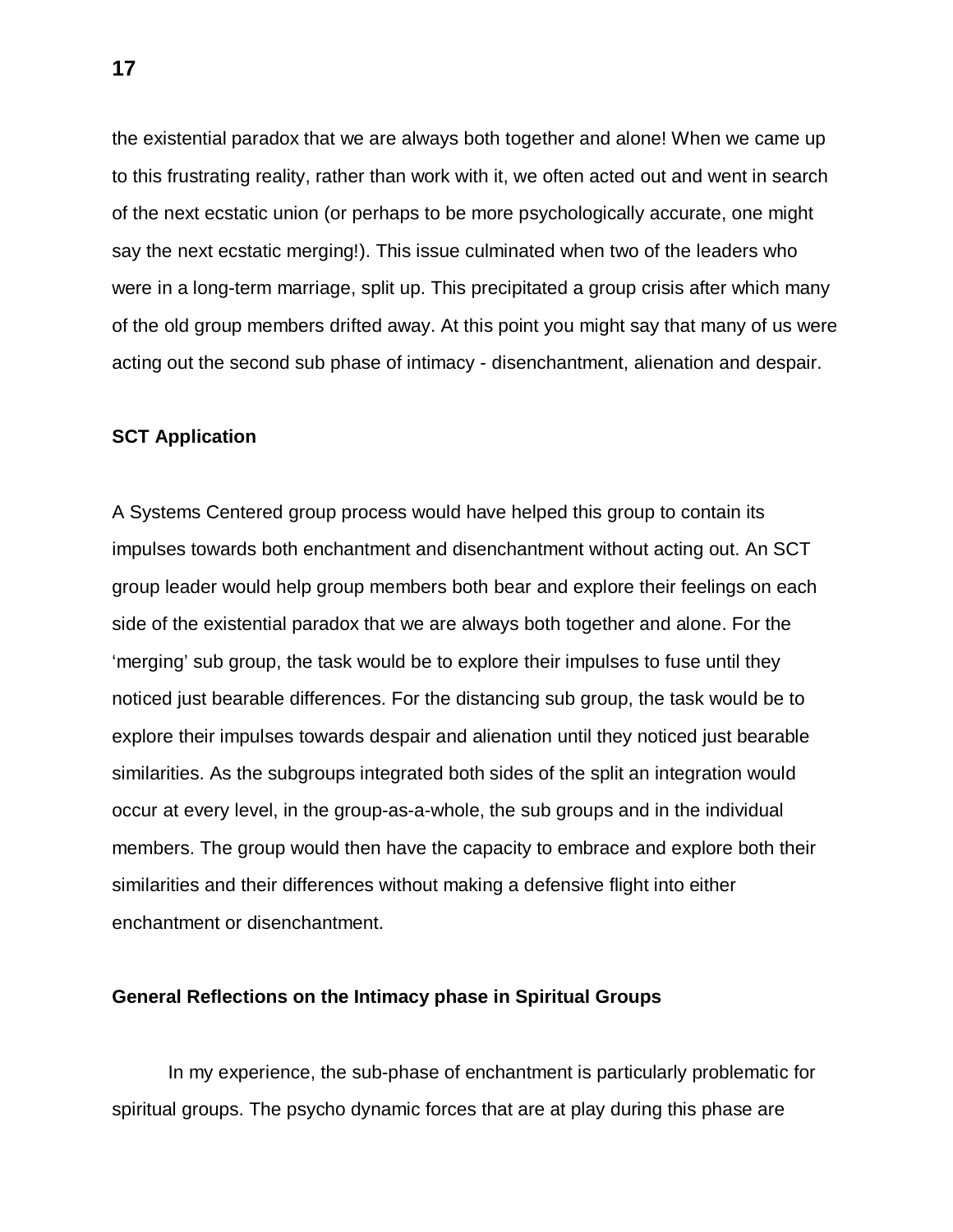extremely compelling. Group leaders that are addicted to the state of blissful merger often collude with group members to keep this game alive. In spiritual groups this is particularly dangerous as it is during this phase that a cult can be created. This state can be so addictive that group members will often deny their own perceptions of reality and allow a lot of unsavory things to happen so long as they can keep that 'loving feeling' alive. Unfortunately, the history of many modern spiritual groups is filled with the stories of boundary violations that occur when a spiritual group is fixated at this stage of development. This often occurs in the form of sexual acting out between teachers and students, but it may also show up in the financial life of the group or in other abuses of power (Kornfield, 2000). The forces that are unleashed during this stage are so primitive and powerful that even wise and experienced teachers have been swept up in this dynamic.

 The underlying dynamics that are stimulated in the intimacy phase of a groups' development are rooted in our earliest learning's of what it is like to be in relationship. It is very easy to mistake the bliss of a regressed merger with an idealized teacher or community onto which one has projected an image of an ideal parent for a true spiritual awakening. The wish for a return to the unconditional love of our early bonding with our parents is a primal urge which is difficult to resist. This impulse is all too easily used by charismatic teachers who may be unaware or unresolved in regards to these early dynamics. As any experienced psychotherapist can attest, even with knowledge and experience, it is extremely easy to get caught in the current of these powerful forces.

 The Systems Centered perspective is that these dynamics are larger than any individual group member. From this point of view, it is vital that we do not scapegoat or demonize a teacher or student who acts out under the influence of these dynamics. Restraining the impulse to go on a 'witch hunt' when the facts of a teachers' or senior students' abuses of power come to light can be a monumental task as the forces which are unleashed at this moment are often quite virulent and laced with feelings that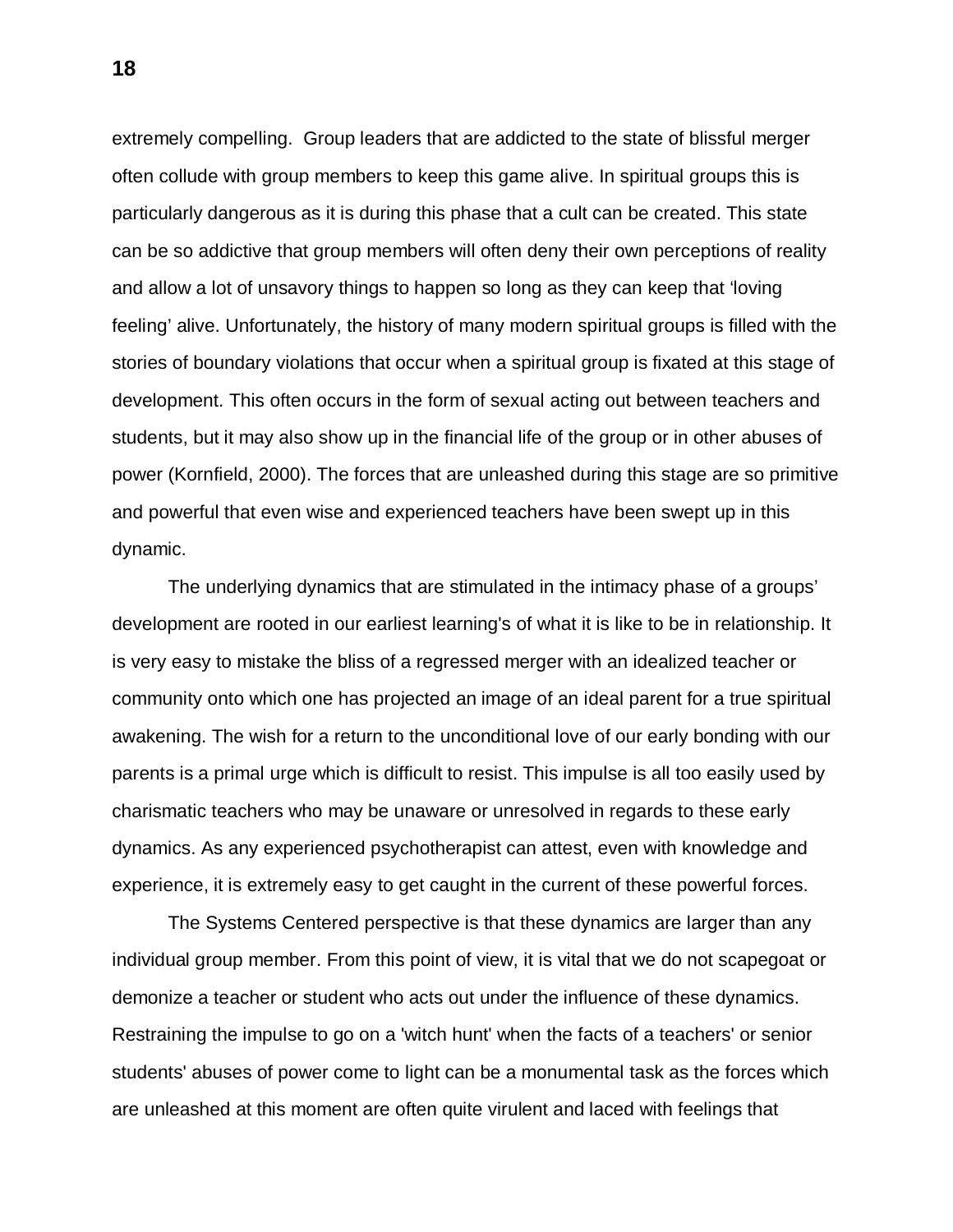originate in the early childhood experiences of group members. If the acting out can be contained, the community as a whole has a tremendous opportunity to deepen their understanding of the dynamics that have been at work behind the scenes. This is not to condone the actions of teachers or students that have acted out. Depending on the situation, sanctions and reparations may be necessary to reestablish a sense of safety in the community. However, once a sense of safety has been restored and clear norms of acceptable and unacceptable behavior established, the community must explore the feelings that have been acted out or they may simply be recycled and return to haunt the community in another form. From the Systems Centered perspective, these feelings belong to the group-as-a-whole, not to any individual member. If the group can 'unstuff' the scapegoat, each member has the opportunity to take back the disowned parts of themselves that they have projected into the person who has acted out. It is one of the most extraordinary and important lessons of the Systems Centered approach to group process that when group members take back the feelings that they have projected into the scapegoat in an authentic way, the group member who has acted out has much less pressure to continue acting out. Systems Centered theory and practice asks us to test the hypothesis that a group member who gets scapegoated is always the messenger of some aspect of the human experience that the group or the group leader has not yet contained, explored and integrated (Agazarian, 1997).

#### **The Phase of Love, Work and Play in Systems Centered Training and Therapy**

The third stage of development concerns the ongoing work of an individual or a group to continually increase their capacity to understand reality both through verbal comprehension and intuition. This involves moment to moment reality testing, a common sense approach to their goals and the obstacles that must be overcome to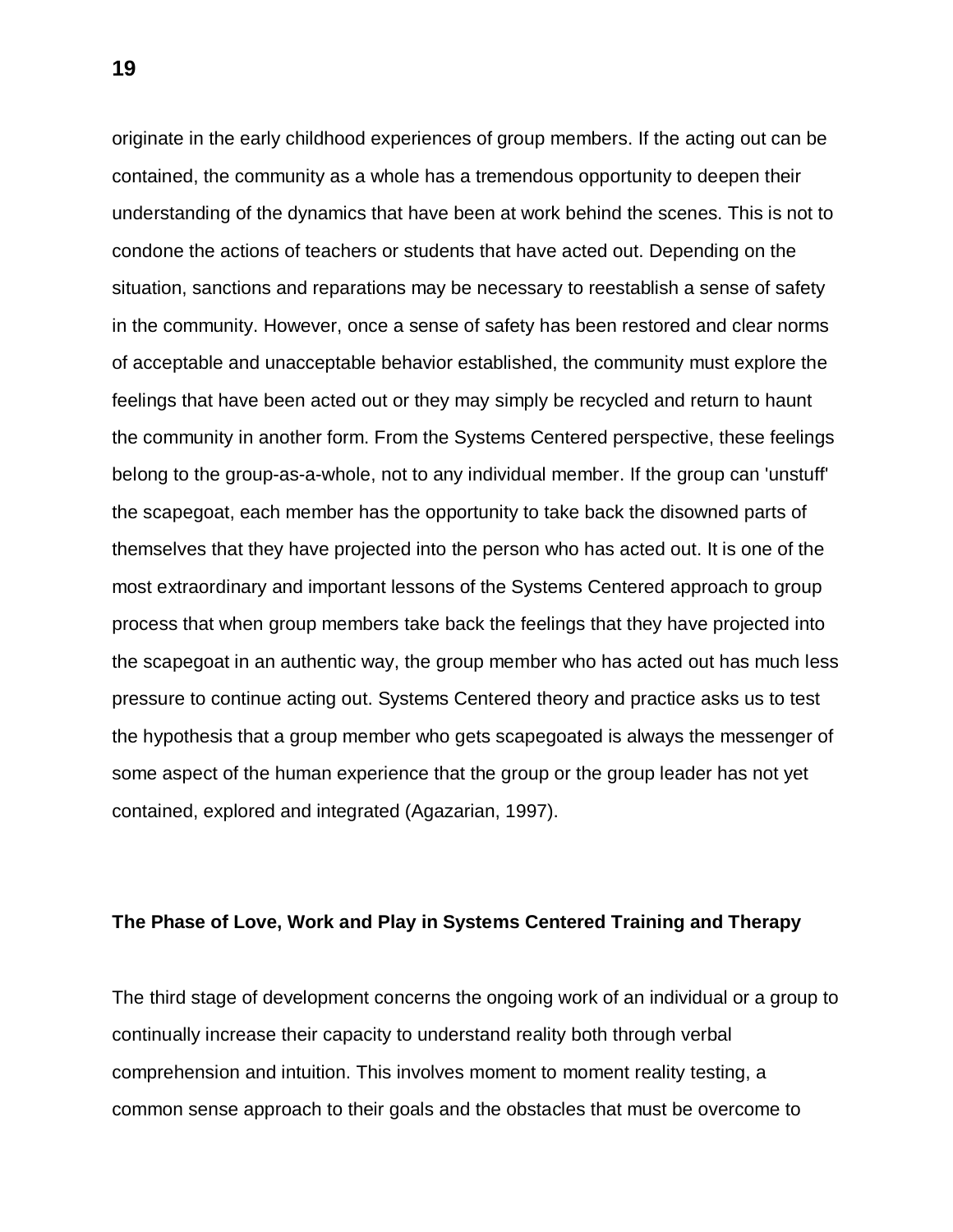reach these goals, a keen sense of existential humor and ongoing disciplined work with all of the defenses which have been explored in the earlier phases of development (Agazarian, 1997). One might say that at this stage, the inner witness is firmly established and is observing the drama of life with great compassion, an awareness of the good of the whole, and the capacity to disidentify from any particular position when it is no longer useful in helping the group or the individual reach his or its' goals.

#### **The Stage of Love, Work and Play in Spiritual Life**

#### **In Individuals**

Once someone has contained and integrated the conflicts around authority and intimacy, spiritual work takes on a very different flavor. If a spiritual seeker can stop using spirituality as a container for his psychological 'stuff', spirituality may become a truly profound dialogue with the mysteries of the Unknown. A person at this stage of development has developed a mature capacity for self-knowledge and the ability to hold many paradoxical positions simultaneously. They can be both soft and hard, disciplined and playful, close and individuated.

 An example of someone who had reached this stage of psychological and spiritual development is a client of mine who worked with me for a period of ten years. When she first began to work with me she was in a marriage with a rather abusive and alcoholic man. For the most part, she was living her life inside the role of a caretaker and an enabler. As she disidentified with these roles, her marriage dissolved. Through her psychological and spiritual work, she confronted and transformed her pull towards an unrealistic love addiction that denied the reality of her partner's alcoholism and verbal abuse. This part of her work was a real dark night in which she learned how to be fiercely compassionate with herself and not act out her compulsions. Rather than act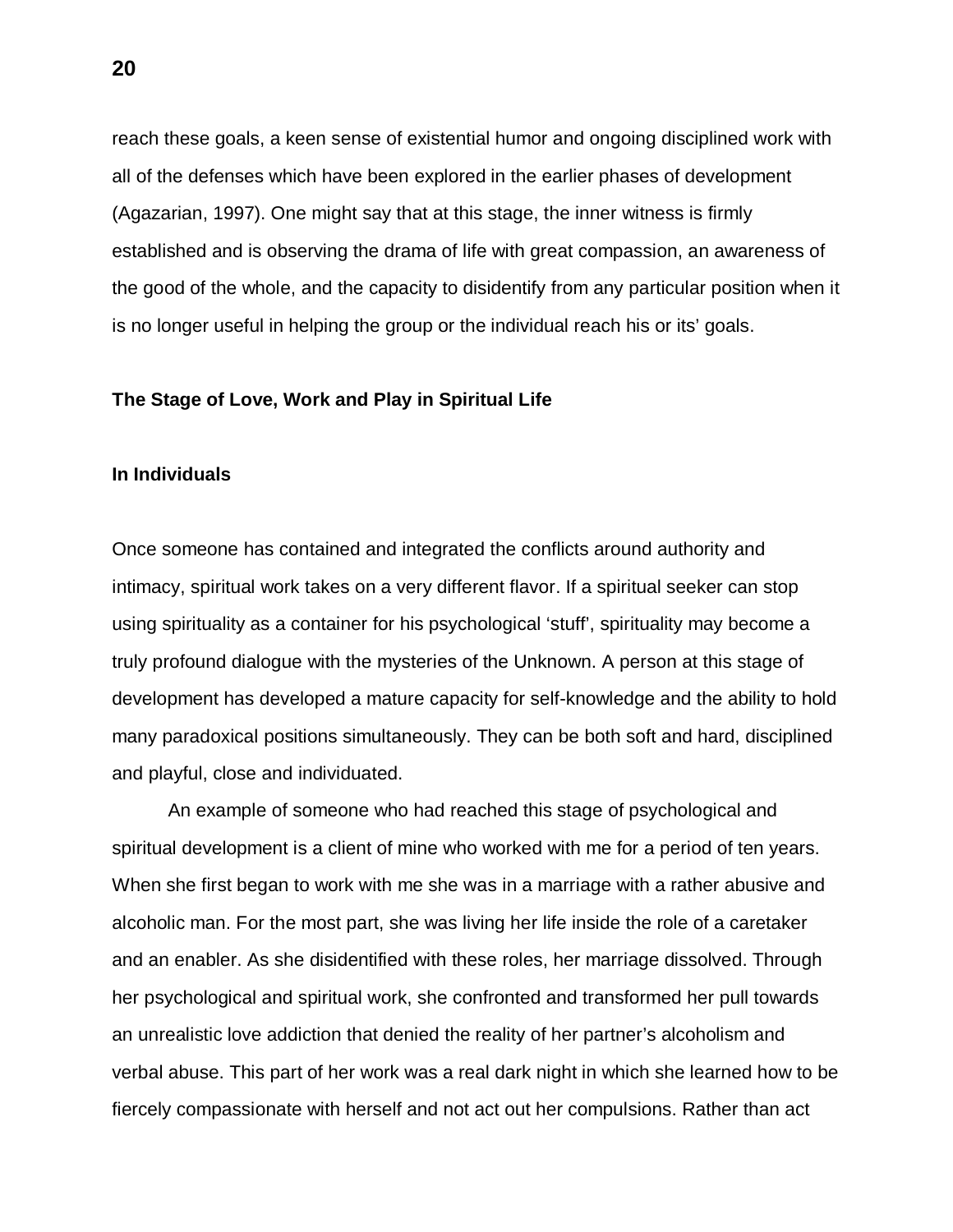out her uncomfortable feelings she slowly fought with her stubborn, defiant refusal to take responsibility for her life and to bear the anxiety of shifting her sense of identity away from her old roles.

 In the last two years of her work with me the quality of her sessions changed quite remarkably. She began to express and feel a deep rootedness in her own authority and center. She became increasingly fluid and free without being inconsistent or labile. It became significantly easier for her to let go of any psychological position and to struggle creatively with her reality as it was rather than how she would like it to be. She began to hold the many paradoxes of life simultaneously and her body became progressively more alive and filled with the dynamic presence of the life force. She also developed a relationship with a man that was firmly rooted in reality, a mutual respect for their differences, and a deep resonance around a set of common values.

 Her relationships with her spiritual teachers changed as well. Rather than omniscient authorities with some special window on the truth, she began to see her spiritual mentors as elder brothers and sisters engaged in a similar quest, who could share resources and wisdom with her towards the goal of her spiritual development.

## **SCT Application**

When someone has reached this stage of development, the Systems Centered approach is to help the person continually deepen their experience of what they know, both non verbally as a felt sense in their bodies and comprehensively in words, and to continually test the reality of what they know in the moment to moment context of their lives. At this stage, all of the defenses that have been worked with previously will still come up, however the person will have a greatly increased capacity to dissolve them and to regain their center in the middle of life's existential paradoxes. One might say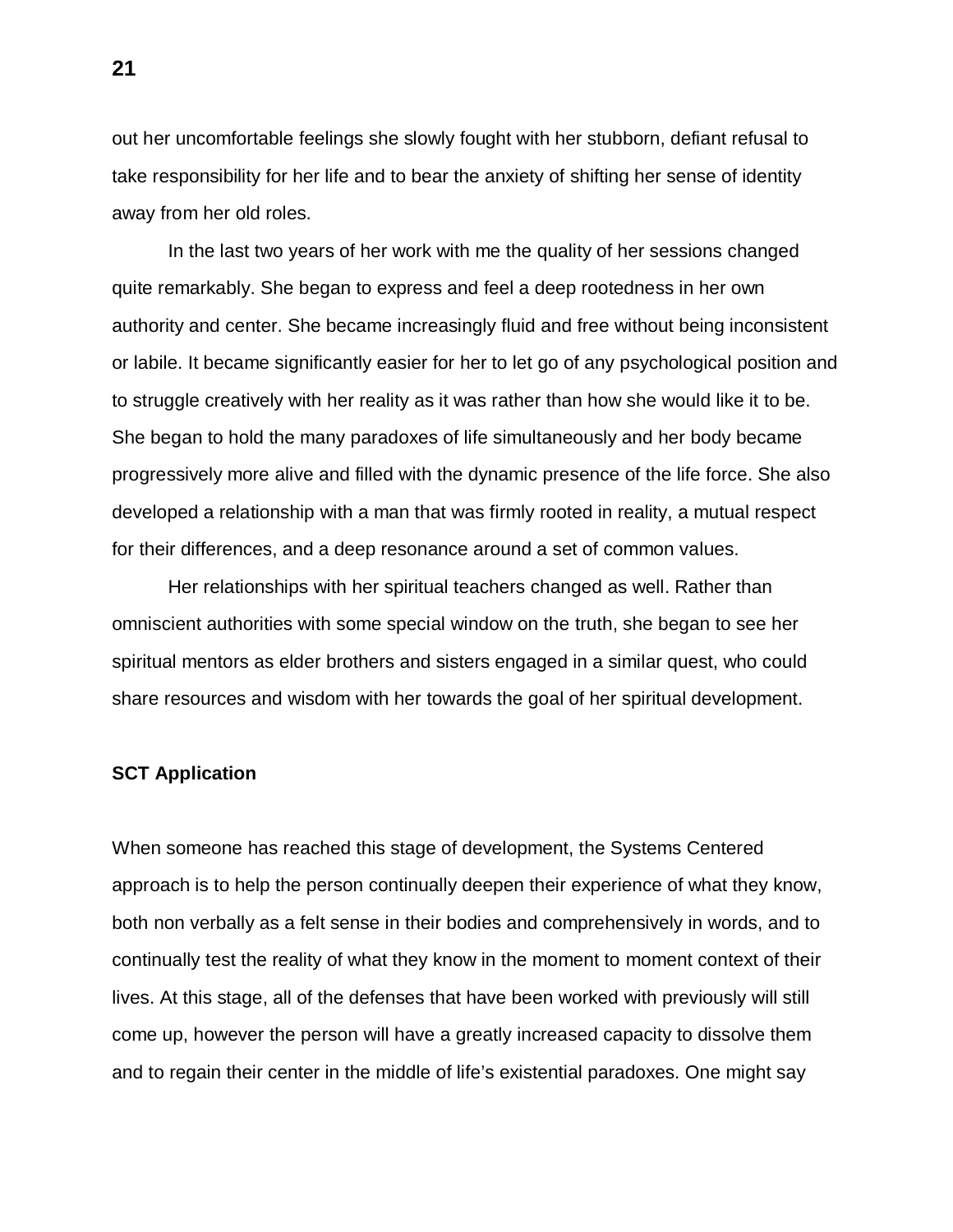that the role of the SCT practitioner becomes more like a coach with an elite athlete who is helping them to play the game of life with greater skillfulness.

#### **In Groups**

A group that has arrived at the phase of love, work and play has contained and explored group members' conflicts around authority and intimacy. The group is not defended against the conflicting feelings involved in these issues and has the skills to check experience against reality and to live in the frustrating and gratifying experience of group members' real feelings for each other, for themselves and for their leader. The group has the skill to call a spade a spade and does not deny the reality of an inner or outer experience. The group also has the capacity to contain many contradictions and paradoxical truths simultaneously. The defenses that have been worked with in the earlier stages of development still come up, however the group now has the skills to work them through with great facility.

 The following example occurred for me in a group that was not explicitly spiritual. However, it is easy to observe the insights and values of spiritual practice in the following description. The group has an experience of a transcendent core that is beyond old roles and conditioning, explores the subtle energies that are released when the body/mind is free from armoring, and grapples with immanent existential realities of life in a variety of ways.

 The context is the group that manages the Systems Centered Training and Research Institute. This group begins each meeting with two days of experiential work to explore the underlying group dynamics that might impede its capacity to function as an efficient management team. After a particularly moving meeting, I wrote the following description for the newsletter of the organization.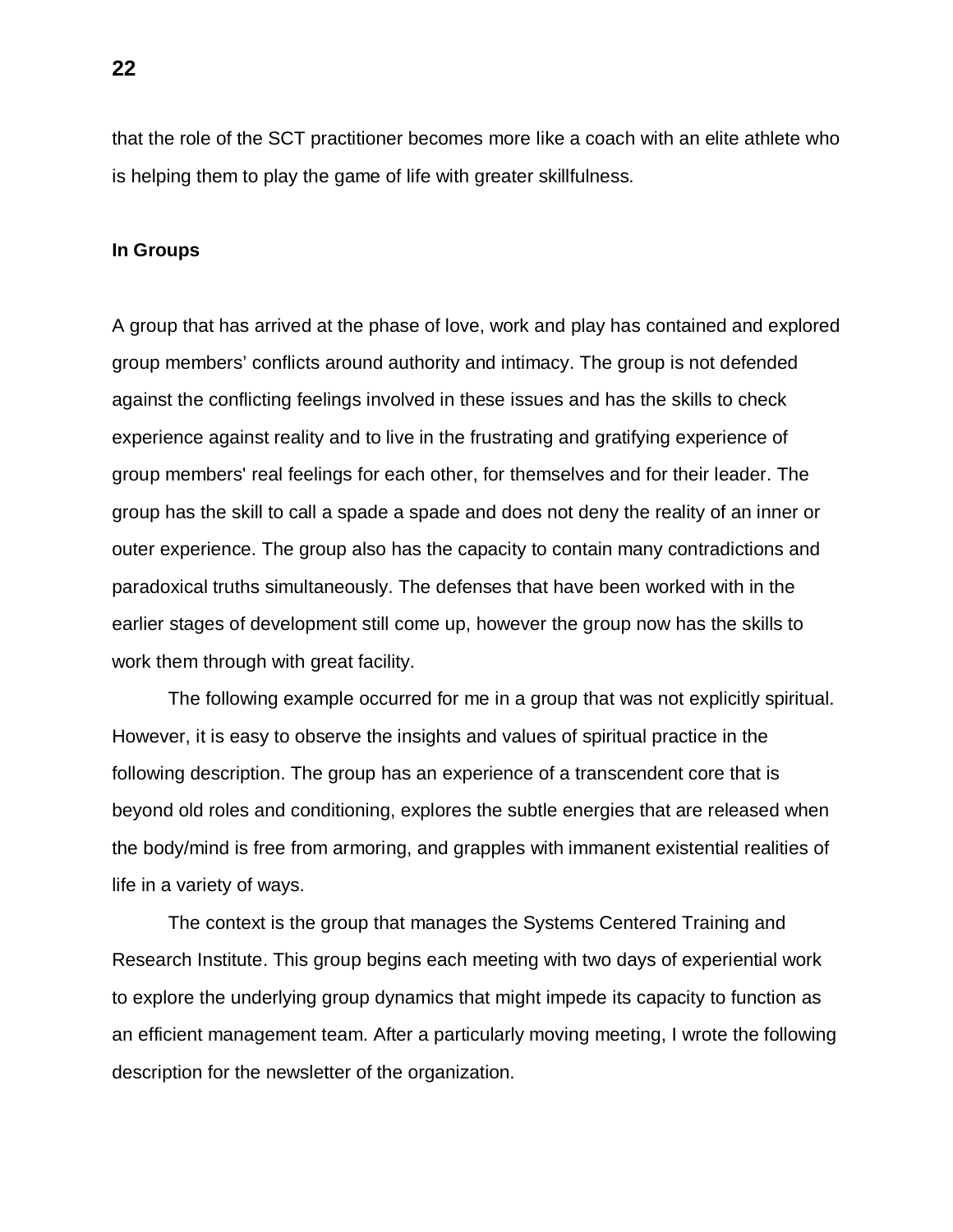"The meeting began with two days of experiential work led by Yvonne Agazarian to remove any restraining forces that were located in our group dynamics that might hinder us from effectively reaching our goals as a task group. The group started by exploring the paranoid defenses that kept us locked inside of a world that had only to do with ourselves and away from the frustrating experience that reality simply is what it is and how impossible it is to control either reality or other members of the group. As the group worked through its paranoid defenses, a sub group emerged that explored the tremendous energy and potential that opened up when they sat fully centered in their bodies without binding or tightening against the spontaneous flow of experience that welled up both inside of them and from the environment. This led to the metaphor of each member sitting or bobbing in a sea kayak, which the subgroup differentiated from the 'slave ship' of its defenses and old roles. From here the group explored what it is like to bear what seemed like unbearable existential facts without closing down or defending against them, and made room for all of the hatred, grief and pain as well as the awesomeness and beauty of the full spectrum of human life... At one point, there wasn't a dry eye in the house as members brought in deeper and deeper levels of the life experiences and seemingly unbearable realities that they were learning how to bear, were bearing, or had borne, and allowed their hearts to break open (rather then simply break!). As we struggled to live authentically with ourselves as the people that we are, with the lives that we have, rather then the people we wish we were (or the people we wished others were!), we set the stage for each member to discover what tasks and roles inside the organization we had our hearts behind..." (Robbins, 2003)

# **SCT Application**

Similar to working with an individual who has arrived at this stage of development, the SCT group leaders' task is to help the group to deepen its apprehensive and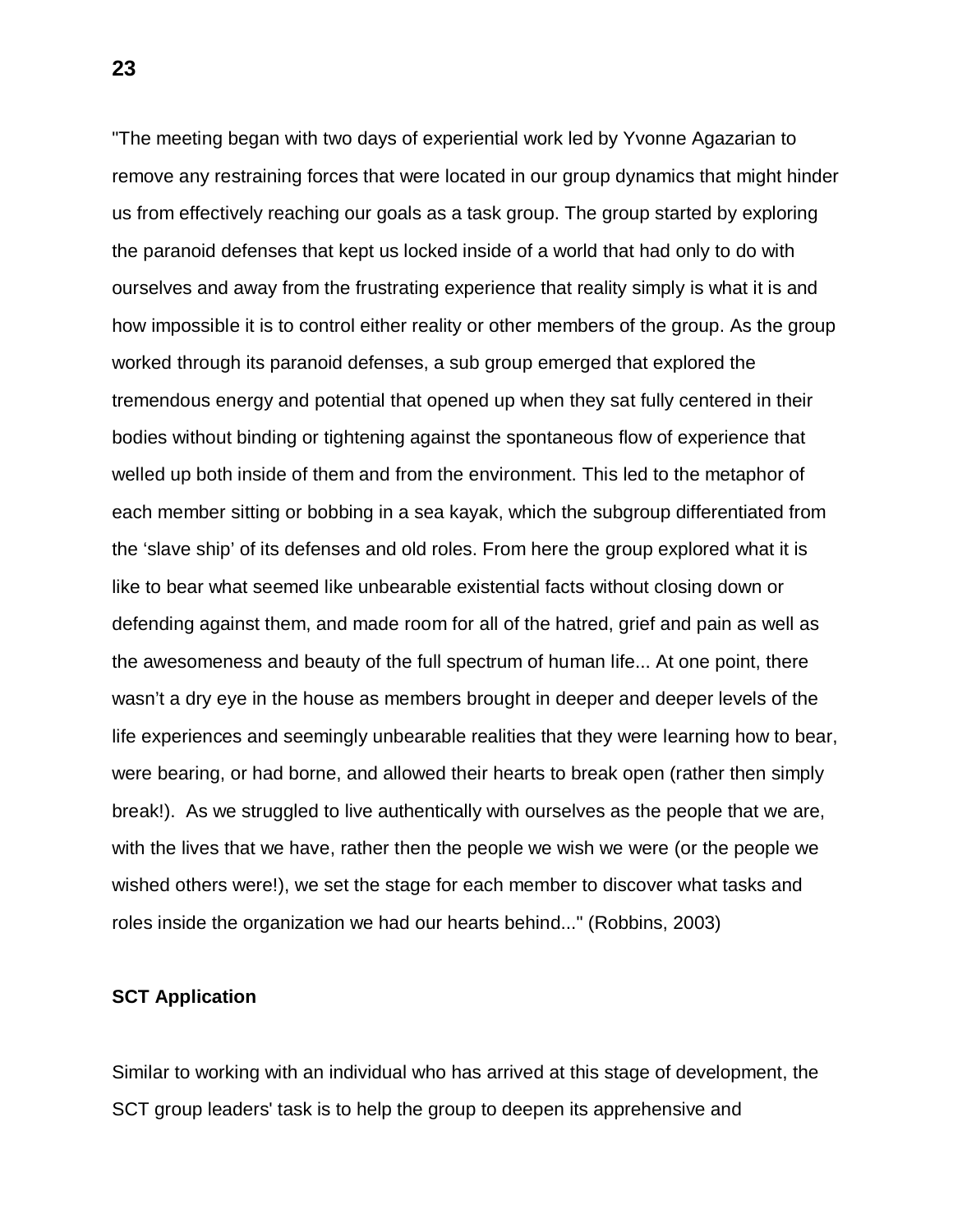comprehensive knowledge in the context of the realities that it is currently living in. Defenses are called and the group works in sub groups to explore each side of the conflict that the group is containing. As each side of a split is explored there is a greater degree of integration and development at every level of the groups life.

# **Conclusion**

The unique conditions of spiritual practice in our time make it imperative that we develop as psychologically and spiritually mature individuals who are capable of interdependent relationships which cut across religious, cultural, political and economic boundaries. In order for this project to be successful, we must develop a profound degree of self-knowledge to protect us from acting out our unconscious defenses against difference. True spiritual work demands that we are constantly open to seeing through the false prophets in our psyches and awakening an authentic sense of conscience which is rooted in our inextricable interdependence on each other and with our natural environment.

 I would like to propose that spiritual work can be deeply enhanced by the methodology and theoretical framework that Systems Centered Therapy offers. Central to the spiritual path is the journey from the perspective of the individual to an experience and an understanding of the interconnectedness of all of life. Systems Centered group work, or individual work using a Systems Centered approach, offers an ideal opportunity to make this journey without incurring a spiritual bypass of our issues around authority and intimacy. In my experience, Systems Centered group work is one of the most powerful modalities available to make the journey from the perspective of only looking out for what is good for 'I, me and mine' to looking out for the good of the whole. When this approach is skillfully integrated with spiritual practice, the spiritual and psychological growth of both individuals and groups is accelerated.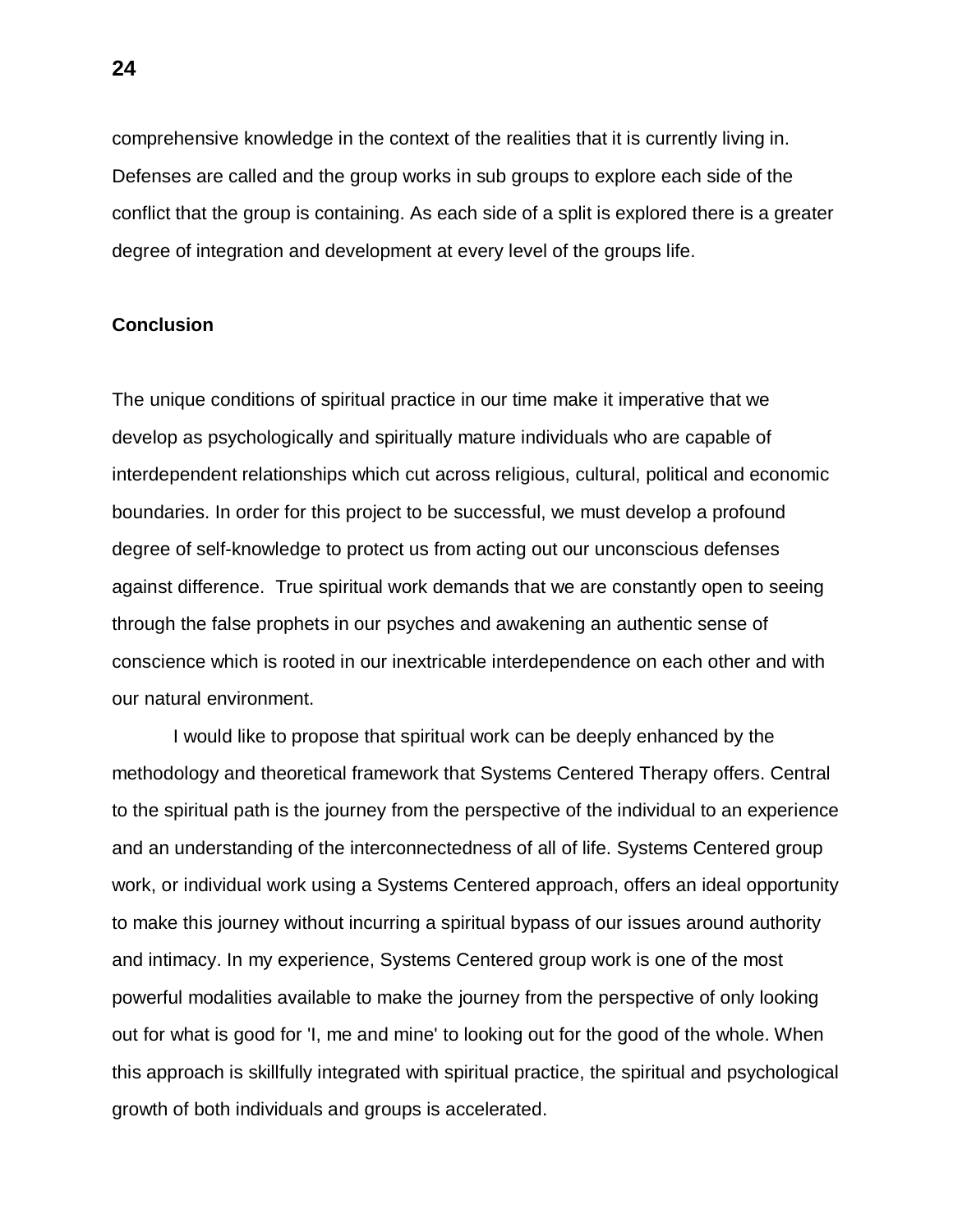I think that it is essential that the leaders of spiritual communities as well as the members of spiritual groups begin to educate themselves about group dynamics and the stages of group development. It is important that spiritual teachers develop a more sophisticated understanding of the various psychological motivations that are underlying the spiritual lives of their students. Both a comprehensive and experiential understanding of these dynamics would help to avoid much of the psychological damage that has occurred in spiritual communities. Sometimes, this has occurred through the blatant abuse of the power of the leadership role. More often, it has occurred out of sheer ignorance. An understanding of the psychological dynamics that are at play in both groups and individuals involved in spiritual practice may help prevent teachers and students from unwittingly using spiritual practice to support unworked out issues around authority and intimacy. It is unfortunate that when this occurs, the very tools that are being used to gain liberation from suffering only prolong it.

 Both spiritual practice and SCT are disciplines that help us to contain the existential paradoxes that life presents. To live a spiritually mature life we must integrate many contradictory truths about our human experience. We must accept that we are independent individuals who must learn how to be self reliant and simultaneously utterly dependent on each other and on the authorities in our lives. We must accept that in all of our intimate relationships we are both connected and alone. We must also accept that we are simultaneously heirs to great spiritual radiance, wisdom and compassion and cosmic fools capable of endless mischief and self-delusion. The modern history of spiritual groups has taught us that this last truth applies equally to advanced teachers and to beginning meditators. If we can hold this paradoxical truth with great kindness and compassion we can engage in the project of deepening our understanding of both spiritual practice and psychological development with humility and deep existential humor about the many missteps that teachers and students make along the way.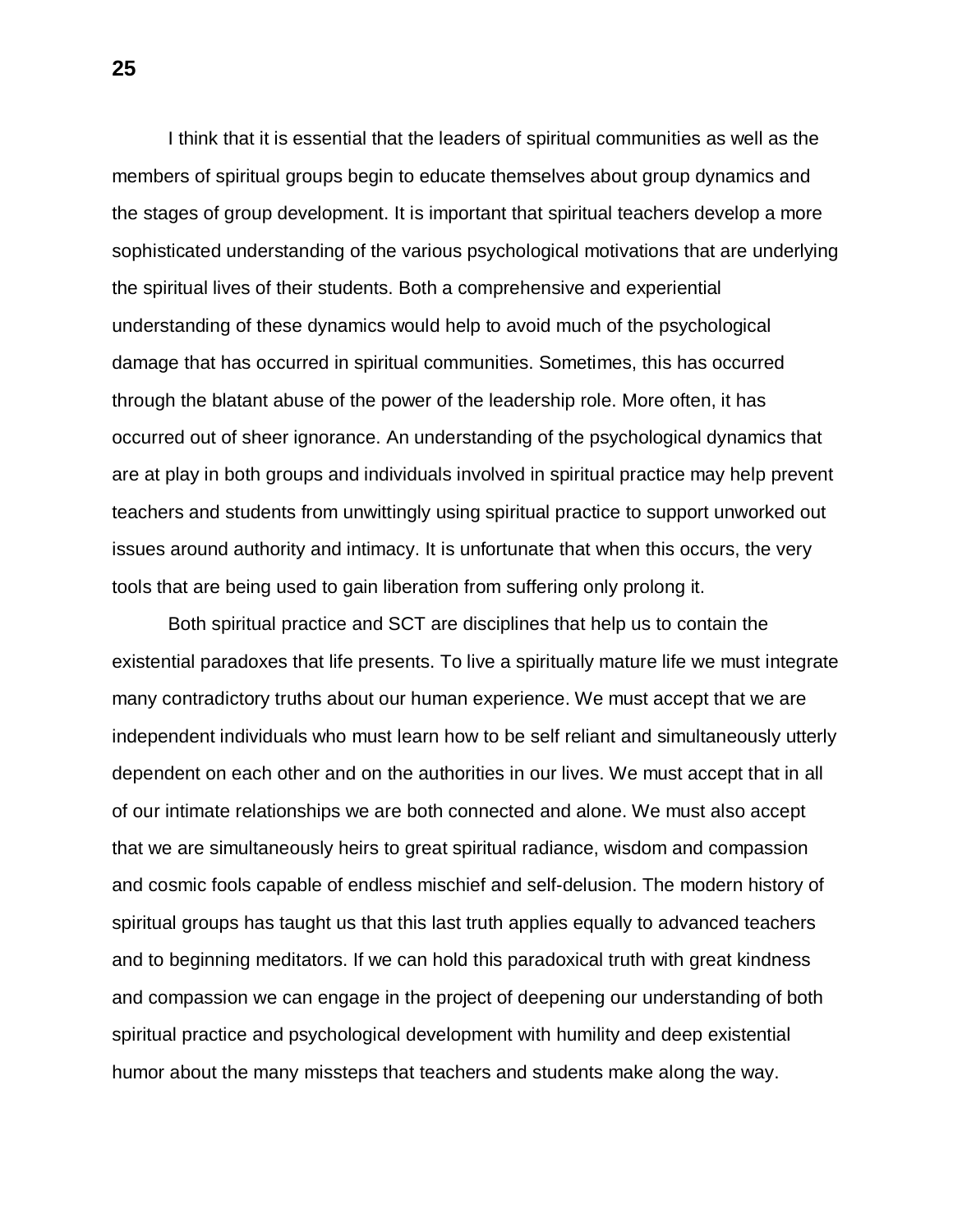In this chapter, I have been concerned with the spiritual goal of helping spiritual practitioners and groups live both transcendently centered in the formless, pregnant emptiness at the core of Being and immanently involved with the concrete realities of this world. I have looked at how Systems Centered Training and Therapy may be useful in helping individual practitioners and groups to reach these goals. I have also examined some ways that spiritual teachers and practitioners may have deficits in terms of their training and understanding of group and individual dynamics that SCT may be useful in filling in. Theoretical and experiential training in these dynamics may help practitioners and teachers to accurately diagnose and intervene at the level of the underlying motivations that are driving an individual's or a group's spiritual practice. This training could help to unleash the potential for a transcendent dialogue with the Unknown that immanently touched the concrete realities of life. This dialogue is the heart of spiritual practice. I have also applied a Systems Centered understanding of the phases of development to examples of individuals and groups who are involved with spiritual practice and shown how a Systems Centered approach may be applied in each of these cases.

#### **References**

Kornfield, Jack (2000) After the Ecstasy the Laundry, Bantam Books, N.Y., N.Y.

Wilber, Ken (2000), Integral Psychology, Consciousness, Spirit, Psychology, Therapy, Shambala, Boston and London.

Agazarian, Yvonne (1997), Systems Centered Therapy for Groups, The Guilford Press, N.Y. and London